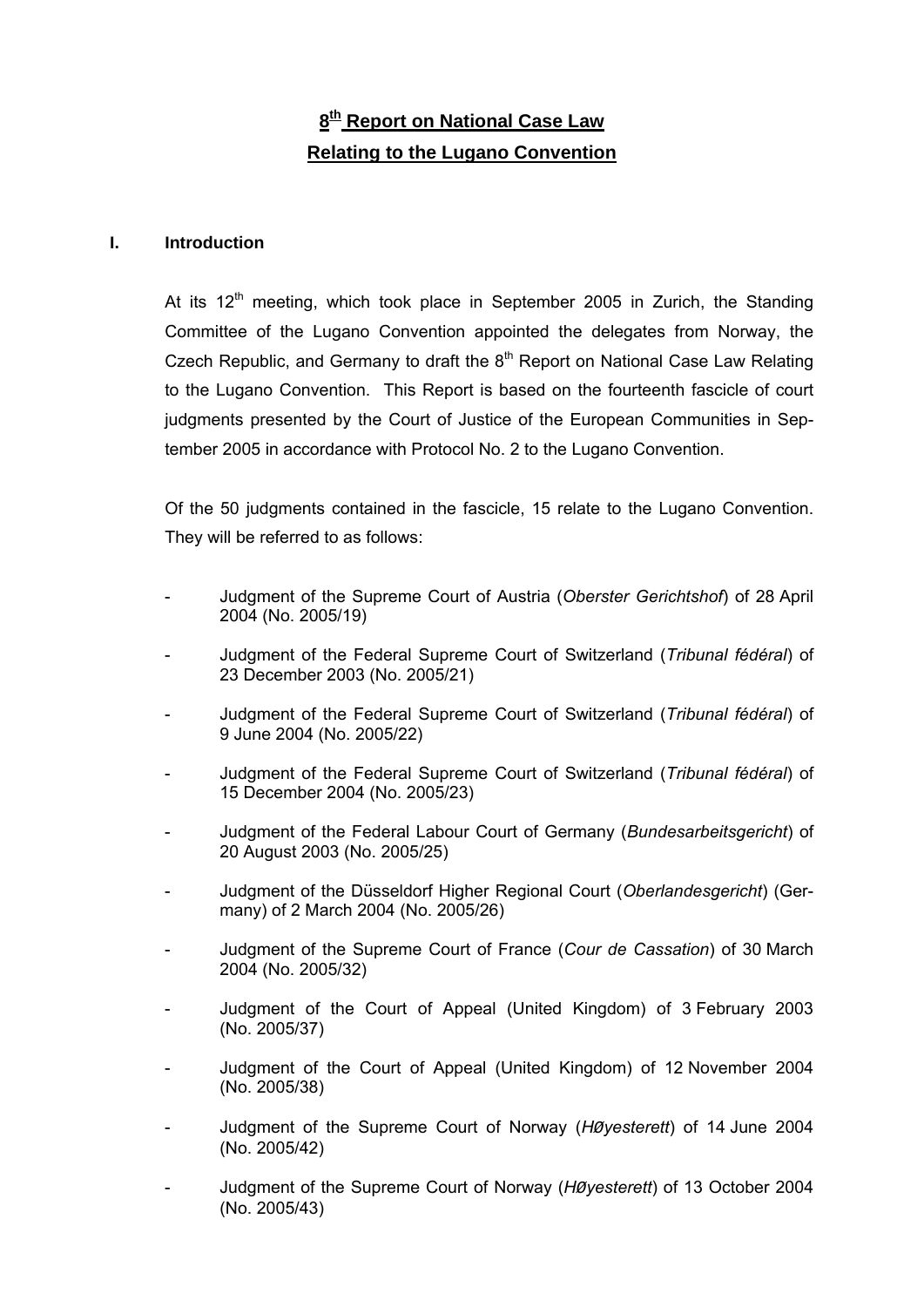- Judgment of the Supreme Court of the Netherlands (*Hoge Raad*) of 19 March 2004 (No. 2005/45)
- Judgment of the Poznań Court of Appeal (*Sąd Apelacyjny w Poznaniu*) (Poland) of 16 February 2004 (No. 2005/47)
- Judgment of the Supreme Court of Poland (*Sąd Najwyzszy*) of 14 July 2004 (No. 2005/48)
- Judgment of the Court of Appeal (*Svea hovrätt*) (Sweden) of 27 May 2004 (No. 2005/49).

The 15 judgments are briefly described and discussed below.

## **II. Notes on National Case Law**

# **1. Area of Applicability of the Lugano Convention**

In its judgment of 15 December 2004 (No. 2005/23) the Federal Supreme Court of Switzerland (*Tribunal fédéral*) addresses the question of the application of the Lugano Convention to revocatory actions under bankruptcy law. The judgment also discusses the question of the extent to which Swiss courts must take account of the case law of the Court of Justice of the European Communities (hereinafter: ECJ) on the parallel Brussels Convention.

The judgment is based upon the following set of facts:

Company A, headquartered in Geneva, entered into bankruptcy in 2000. It was a creditor of Company X, headquartered in Warsaw (Poland), to which it had granted a remission of debt two times prior to the opening of the bankruptcy proceedings. The bankruptcy trustee filed a revocatory action ("Paulian action") against Company X in Geneva as the place of the bankruptcy proceedings pursuant to Articles 285 et seq. of the Federal Law on Debt Recovery and Bankruptcy (Loi fédérale sur la poursuite pour dettes et la faillite, hereinafter: LP) with the goal of rescinding the remission of debt. The defendant Company X unsuccessfully argued at each instance of the proceedings against the international jurisdiction of the Swiss courts. In the defendant's opinion the proceedings were required to be conducted at its headquarters in Warsaw in accordance with the Lugano Convention.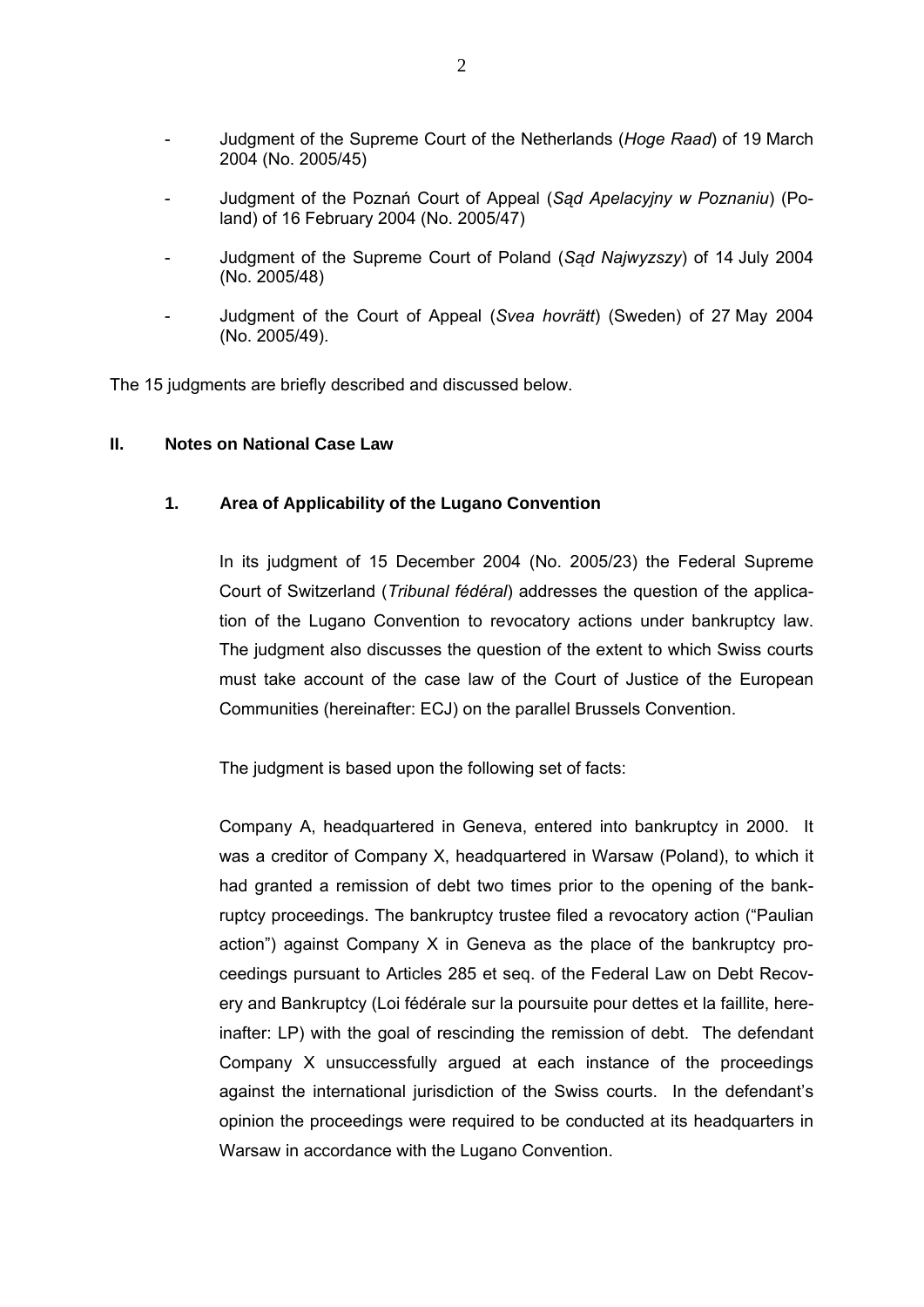The Federal Supreme Court decided that the Lugano Convention was not applicable to revocatory actions under bankruptcy law pursuant to Articles 285 et seq. LP because the latter fulfill the exclusion provision of Article 1(2)(2) of the Lugano Convention. If a revocatory action is filed after the insolvency proceeding is opened, its legal basis is the opening of the insolvency proceeding and results directly from this proceeding. Thus, there is a direct connection between the two proceedings.

In the bases for its judgment the Federal Supreme Court referred to the principles on the interpretation of the Lugano Convention developed by it in previous judgments. In this context it expressly emphasized the requirement to take into account the case law of both the ECJ and the courts of the EU Member States on the provisions of the Brussels Convention of 27 September 1968 on jurisdiction and the enforcement of judgments in civil and commercial matters (hereinafter: Brussels Convention) and Council Regulation (EC) No. 44/2001 of 22 December 2000 on jurisdiction and the recognition and enforcement of judgments in civil and commercial matters (hereinafter: Brussels I Regulation) in reaching judgment.

The Swiss Federal Supreme Court supported its opinion with the principles of the judgment of the ECJ in the matter of *Gourdain v. Nadler* of 22 February 1979 (C-133/78). In that judgment, "en comblement de passif social" (for the payment of company debts), a lawsuit specially regulated in French bankruptcy law, is part of bankruptcy and bankruptcy-like proceedings within the meaning of Article 1(2)(2) of the Brussels Convention.

However, the Federal Supreme Court expressly made clear that there are limits to the interpretation of the Lugano Convention oriented toward the case law of the ECJ on the Brussels Convention and the Brussels I Regulation. If the interpretation of the above-named "parallel provisions" are determinatively influenced by the Treaty on the European Communities or by secondary legal acts, the contracting states to the Lugano Convention are not required to take these into account.

The Federal Supreme Court held that the particularly narrow interpretation of the exception provision in bankruptcy matters, which is currently under discussion within the context of Article 1(2)(b) of the Brussels I Regulation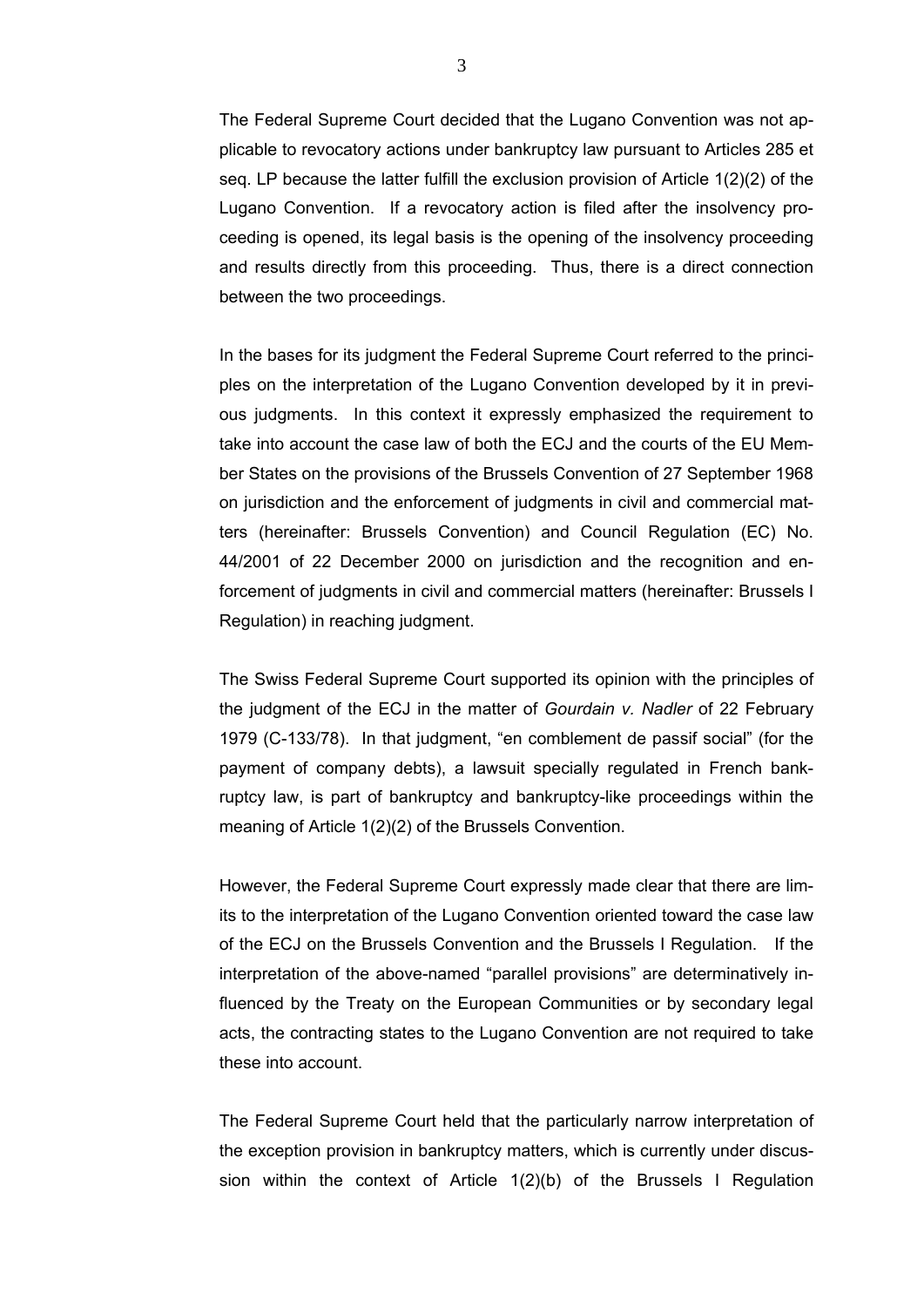(Geimer/Schütze, *Europäisches Zivilverfahrensrecht*, 2nd Ed., Munich 2004, margin notes 130 et seq. on Article 1) was not applicable to the situation of a Non-EU Member State. In accordance therewith, complementary interpretation of this legal act and Council Regulation (EC) No 1346/2000 of 29 May 2000 on insolvency proceedings (Regulation on Insolvency) must take place. Under this view both regulations must be seen as a unit because they attempt comprehensive rules on international jurisdiction for individual and collective proceedings. If an individual proceeding such as a revocatory action could not be subsumed under the Regulation on Insolvency, in any event it would have to be encompassed within the area of applicability of the Brussels I Regulation. Contrary to the view of the Federal Supreme Court, the exclusion provision as to insolvency matters would not apply under this view.

# **2. International Jurisdiction**

#### a) General Jurisdiction

## Article 2(1) of the Lugano Convention

In its judgment of 23 December 2003 (2005/21) the Federal Supreme Court of Switzerland (*Tribunal fédéral*) addresses the special problem of the action for release from the debt within the context of Swiss debt collection proceedings, which are governed by the Federal Law on Debt Recovery and Bankruptcy (Loi fédérale sur la poursuite pour dettes et la faillite, hereinafter: LP). This was the first opinion by the Federal Supreme Court regarding jurisdiction over an action for release from the debt within the area of applicability of the Lugano Convention, which is an extremely disputed question in Switzerland.

The legal situation is briefly described as follows:

Enforcement conducted as part of collection proceedings based upon a monetary claim begins with a debt collection request (Art. 67 LP). The competent debt collection office issues a summons for payment to the debtor without substantive assessment of the creditor's request (Art. 69 et seq. LP). The debtor can file a formal complaint against this debt collection request. This results in a suspension of the debt collection proceedings (Art. 78 LP).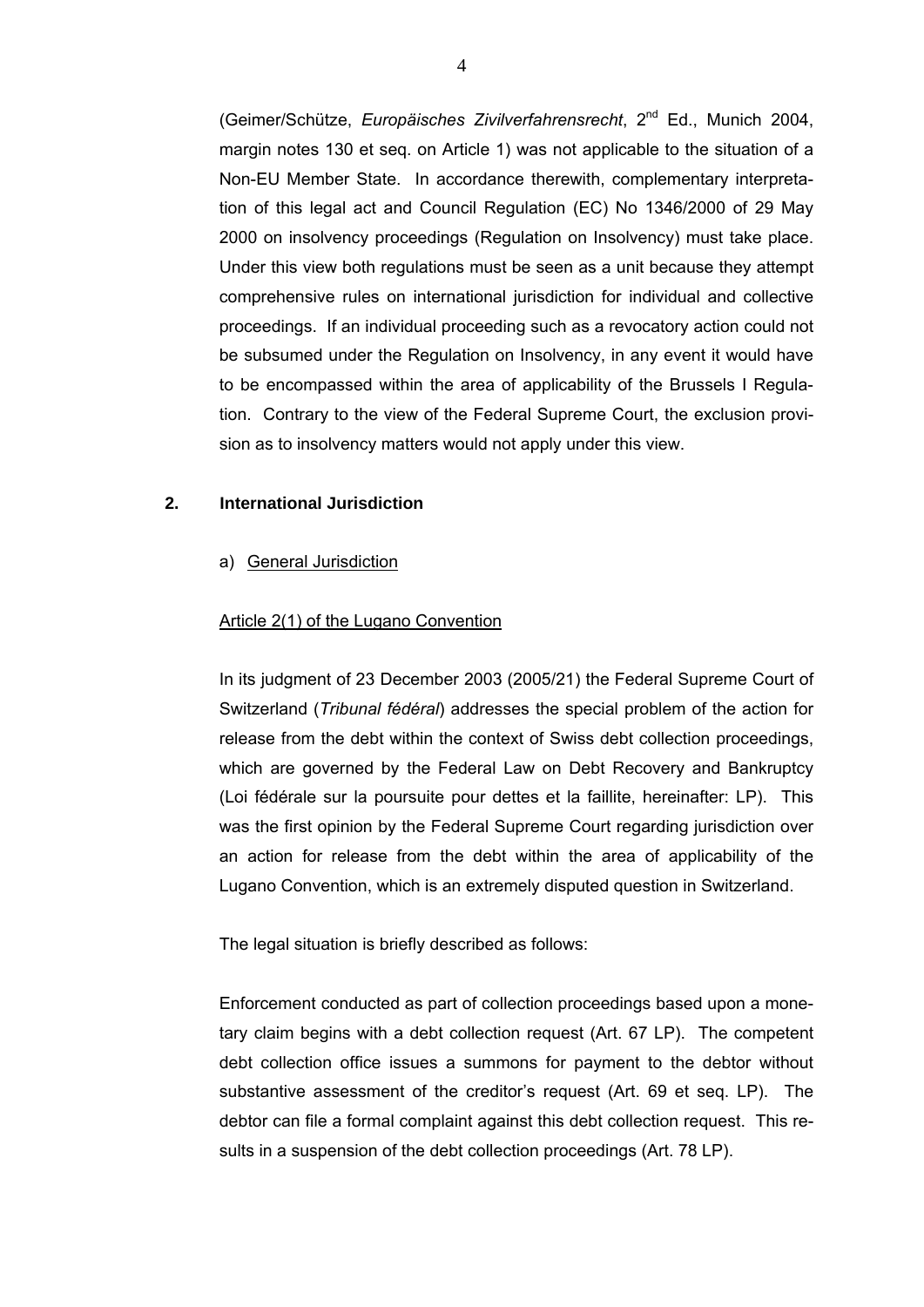If the claim relates to an enforceable judgment or to a title placed on equal footing pursuant to Art. 80 subsec. 2 LP, the creditor can then request a final dismissal of objection (cf. Art. 80 LP). The debtor is limited to the objections set forth in Art. 81 of repayment, deferral of payment, or the tolling of the statute of limitations since the judgment was issued. This proceeding is generally viewed as an enforcement proceeding and allocated within the area of applicability of Art. 16(5) of the Lugano Convention.

The situation is different in regard to provisional dismissal of objection proceedings pursuant to Art. 82 et seq., set forth below.

If the claim relates to a debt established by a public document or an acknowledgment of debt confirmed by signature, the creditor can (only) request a provisional dismissal of objection (Art. 82 LP). A provisional asset seizure of the objects against which enforcement is intended to take place, thus, becomes possible. The debtor can lodge an action for release from the debt within 20 days of the dismissal of objection (Art. 83 subsec. 2 LP). If he misses the deadline, the provisional dismissal of objection becomes final (Art. 83 subsec. (3) LP).

The provisional dismissal of objection proceedings also begins without substantive assessment of the claim, however, in the proceedings on the action for release from the debt the debtor can raise substantive law objections against the claim. The court decides on the existence of the claim in a "regular proceeding" (cf. Art. 83 subsec. (2) LP). The action for release from the debt thus contains an action for a negative declaratory judgment to deny the substantive law claim. As a result, the choice of provisional dismissal of objection proceedings offers the creditor the advantage of a quick and low-cost proceeding placing on the debtor the burden of initiating a court decision regarding the existence of the claim while avoiding the filing of an action for specific performance.

The judgment of the Federal Supreme Court was based upon the following set of facts:

A bank headquartered in France had loaned money to a French company. A, headquartered in Switzerland, provided a guarantee for the repayment of the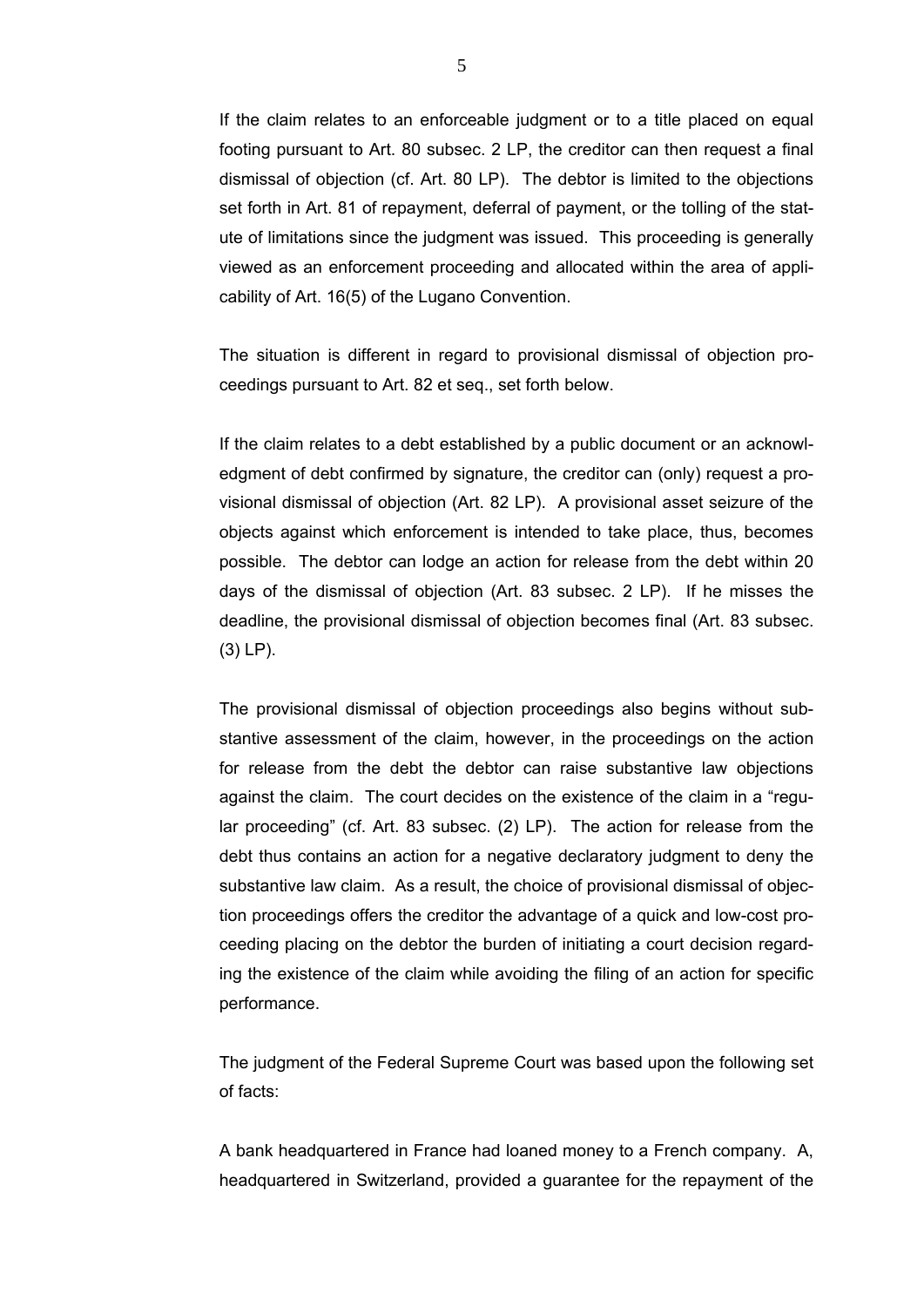loan claim. The French company did not meet its repayment obligation. Therefore the bank claimed against A as to its guarantee for repayment of the remaining amount of the loan. It instituted debt collection proceedings against it before the Swiss courts and obtained a summons for payment. After A lodged a formal objection against this, the bank applied for a provisional dismissal of objection, which also was granted. Subsequent thereto debtor A filed an action for release from the debt in Switzerland (*action en libération de dette*) pursuant to Article 83 subsec. (2) LP. The bank objected to the international jurisdiction of the Swiss courts involved. Pursuant to Article 2 (1) of the Lugano Convention, it contended, it must be sued at its headquarters in France. There is no special jurisdiction pursuant to the Lugano Convention.

The Federal Supreme Court confirmed the judgments of the lower courts. It also affirmed the international jurisdiction of the Swiss courts at the location of debt collection proceedings pursuant to Article 2 (1) of the Lugano Convention for the provisional dismissal of objection as well.

The Federal Supreme Court presented the bases of its judgment as follows:

In the determination of the court with international jurisdiction within the context of Article 83 LP, pursuant to Article 30a LP the provisions of the Lugano Convention must also be taken into consideration. Article 2 (1) of the Lugano Convention, which is applicable on its own, enables the debtor to file an action for release from the debt at the place of the debt collection proceedings and, thus, usually at his domicile. The wording of the provision is not contrary to this, because the reference here is not formally to a plaintiff or defendant, but rather, only that "persons domiciled in a Contracting State shall (…) be sued in the courts of that State." The purpose of the provision relates to persons that are materially in the position of a defendant and not to those who formally assume the role of a defendant in the proceedings. The particular design of Swiss law on debt collection proceedings – other than enforcement law in other legal systems – accords the material role of defendant to the debtor. The proceedings for release from the debt replace the normal proceedings for the creditor in other states. If the creditor itself had taken legal action it would have been required to claim against defendant A before the Swiss courts. The creditor should not benefit from the fact that it made use of a different option for realizing its claim made available by Swiss law. Jurisdiction pursuant to Ar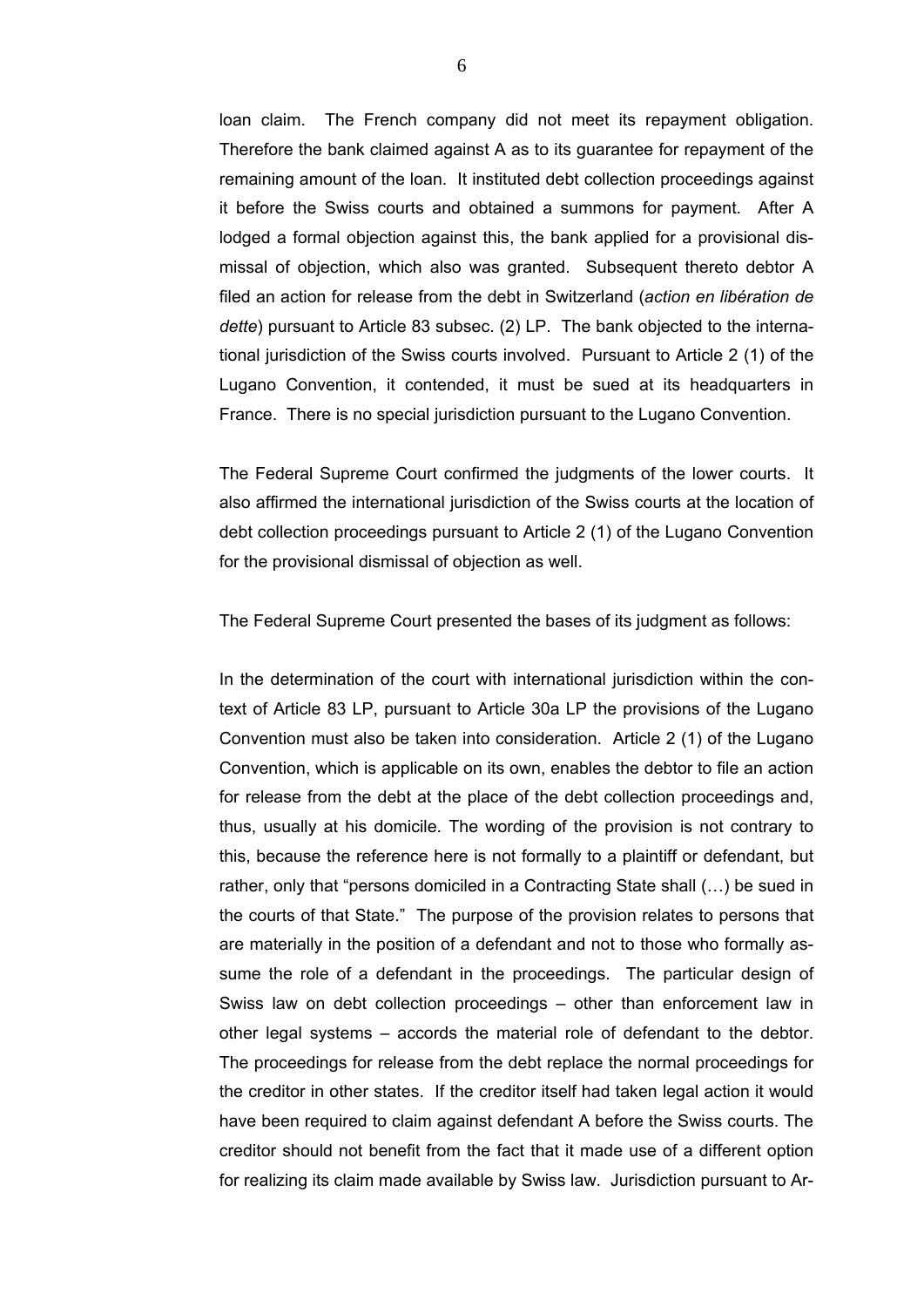ticle 2 (1) of the Lugano Convention also is not displaced by the exclusive jurisdiction pursuant to Article 16(5) of the Lugano Convention. The proceedings on release from the debt are not merely enforcement proceedings within the meaning of the provision, but rather, are an *actio negatoria* under substantive law. They are aimed at establishing that the claim does not exist or is not enforceable.

In reaching its judgment, the Federal Supreme Court found a parallel to the case decided by the ECJ *SAS-Autoteileservice Gmbh v. Pierre Malhé* (ECJ of 4 July 1985, C-220/1984). It sees it as the underlying idea of the judgment that persons that must defend themselves at a substantive law level, in principle can defend themselves at their place of domicile

# b) Special Jurisdiction

#### Article 5(1) of the Lugano Convention

aa) In its judgment of 20 August 2003 (*No. 2005/25*) the Federal Labour Court (*Bundesarbeitsgericht*, Germany) addressed the question of when an employment relationship exists within the meaning of Article  $5(1)$   $2^{nd}$  half sentence of the Lugano Convention. The result was a rejection of the international jurisdiction of the German labour courts.

The judgment was based on the following set of facts:

The plaintiff, domiciled in Germany, is a pilot and also an attorney. The defendant operates an alliance of European airlines headquartered in Switzerland. The plaintiff and defendant concluded a framework agreement whereby the plaintiff was to work for one company of the defendant's as pilot and for another company of the defendant's as managing director. Details regarding the scope and conduct of duties were to be contractually agreed with each company. The plaintiff initially worked as managing director and pilot, but then was not employed further.

He filed a lawsuit against the defendant with the German labour courts for a determination that the contractual employment relationship continued to exist, for payment of the agreed compensation, and for contractual damage com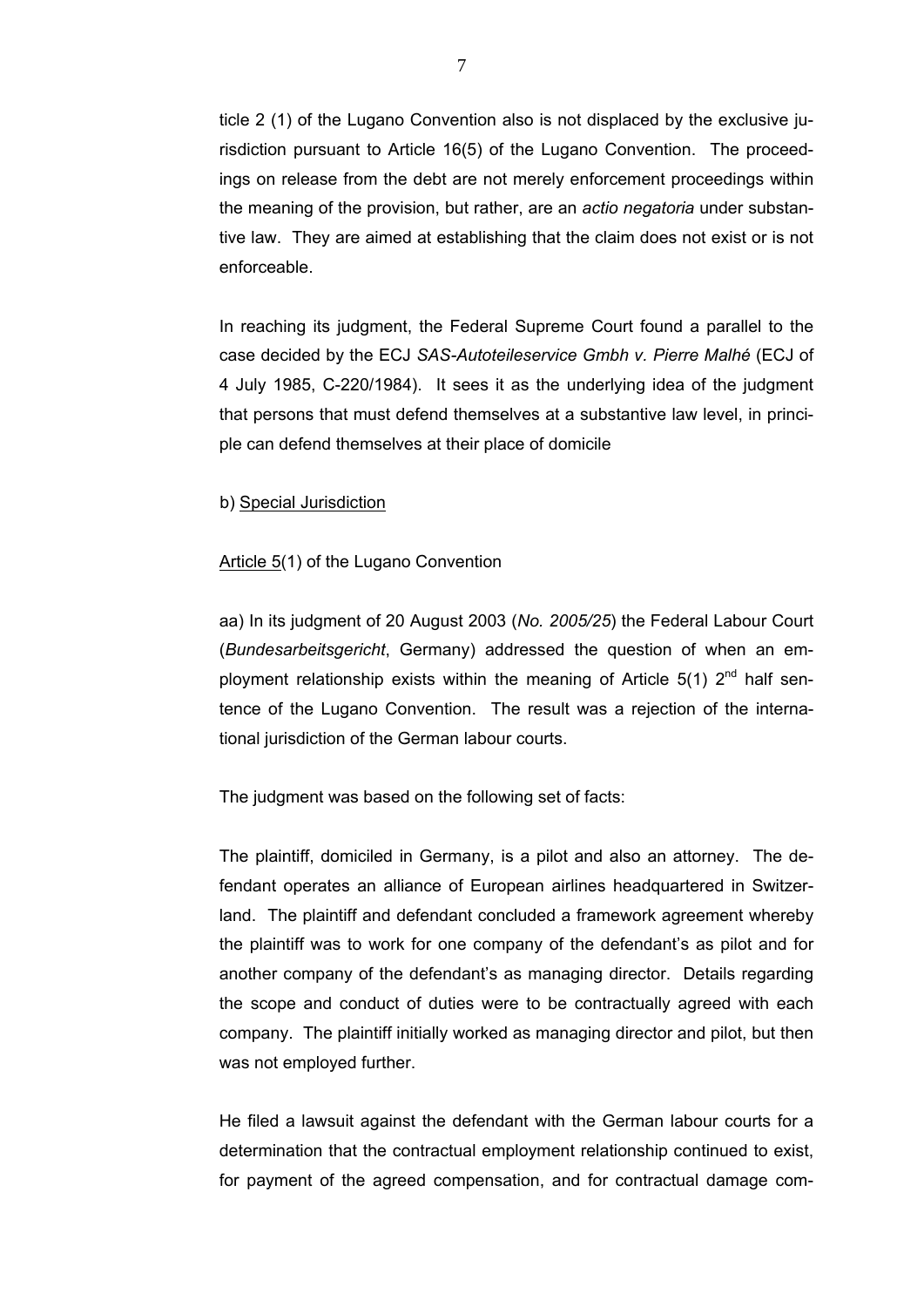pensation by the defendant for breaches of obligation. The German labour courts, finding that they lacked international jurisdiction, rejected the lawsuit as inadmissible.

The Federal Labour Court, with reference to the definitions and principles of interpretation developed by the ECJ regarding the Brussels Convention, argued as follows:

International jurisdiction of German labour courts does not arise from Article 5 (1)  $2^{nd}$  half sentence of the Lugano Convention, because an employment agreement was not concluded between the parties. Pursuant to the case law of the ECJ, a fundamental characteristic of an employment relationship is that a person provides services for another in accordance with their instructions during a particular time and for which they receive compensation in return. It is a requirement that the claims made by the employee are directly aimed at the employer. These prerequisites were not fulfilled because the plaintiff did not owe the main services agreed upon to the defendant, but rather, to each subsidiary and, thus, third parties.

With these arguments the Federal Labour Court adhered to the case law of the ECJ on Article  $5(1)$   $2^{nd}$  half sentence of the Brussels Convention in the matter of *Rutten v. Cross* (ECJ of 9 January 1997, C-383/95).

The Federal Labour Court consistently subsequently examines the jurisdiction of German courts in accordance with general jurisdiction of the place of performance arising from Article 5(1)  $1<sup>st</sup>$  half-sentence of the Lugano Convention. It was rejected for the reason that the determinative place of performance was not located in Germany. The place of performance is not autonomous, but rather, to be determined in accordance with the law that is determinative for the disputed obligation (*lex causae*). In this regard it also depends on the place of performance of the principle contractual obligation if secondary claims, which could be caused by a breach of a collateral duty, are concurrently a subject matter of the legal dispute. From the principle that in the context of the determination of jurisdiction in relation to numerous concurrently asserted obligations arising from one contract collateral matters follow the main matter, the court derives priority of the claims for payment asserted by the plaintiff over the claim for determination. Because the plaintiff at the time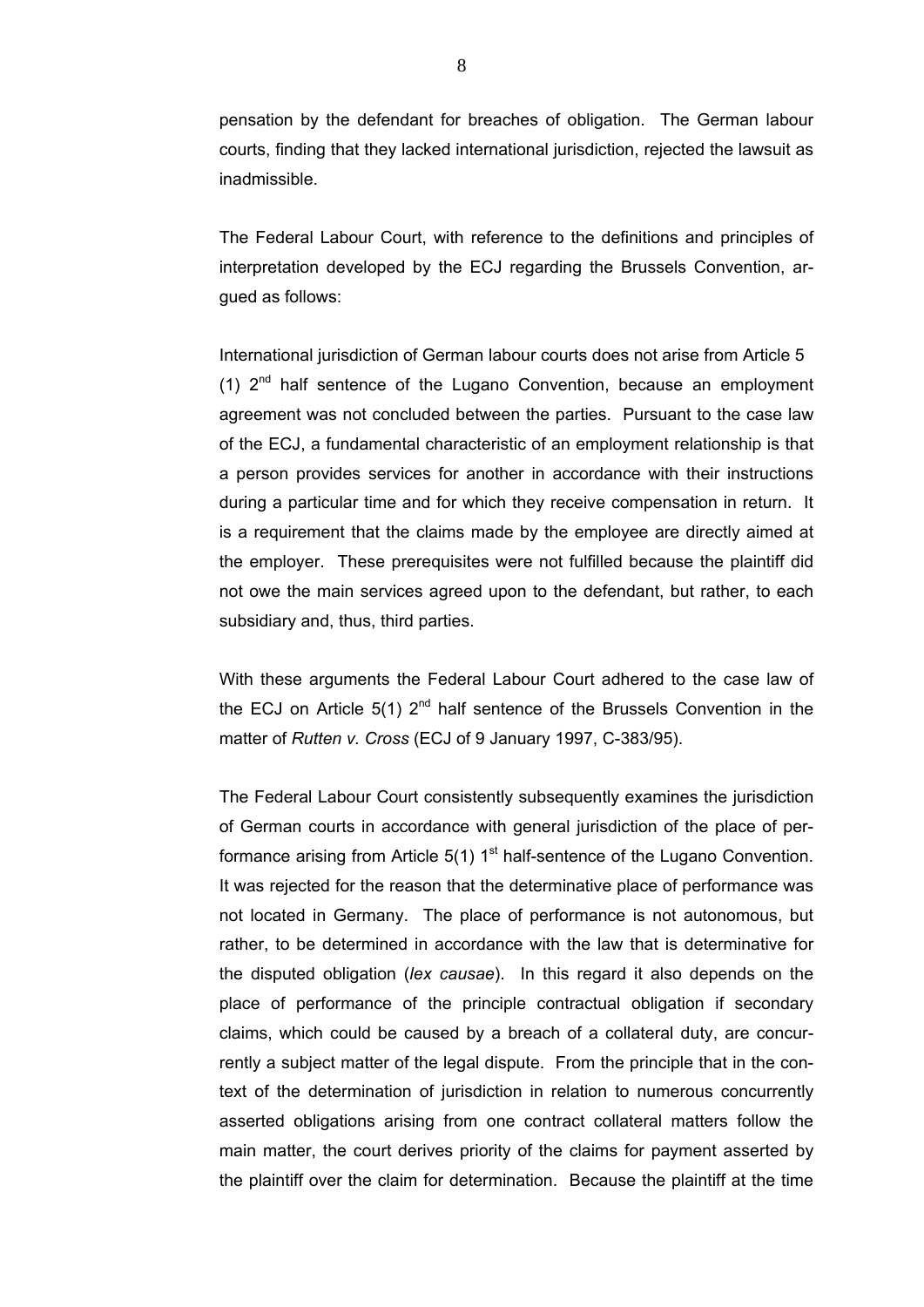of the conclusion of the contract had his usual place of residence in Germany, German law is applicable in the case at issue. Pursuant to section 269 subsec. (1) of the German Civil Code (*Bürgerliches Gesetzbuch*), the place of performance of the determinative claims for payment is the place where the debtor has his domicile at the time the debt arose, which in this case is the defendant's headquarters in Switzerland.

In this respect the Federal Labour Court also expressly adhered to the case law of the European Court of Justice, in this case to Article  $5(1)$  1<sup>st</sup> halfsentence of the Brussels Convention.

bb) In its judgment of 14 June 2004 (No. 2005/42) the Supreme Court of Norway (*HØyesterett*) addressed the question of which jurisdiction is available under the Lugano Convention when claims for damage compensation are brought based on a breach of an exclusive marketing agreement that relates to the entire territory of a contracting state.

The judgment is based on the following set of facts:

A Finnish company concluded an exclusive marketing agreement with a Norwegian company. In accordance therewith the Norwegian company had the exclusive right to market agricultural machinery of the Finnish company in Norway. In the agreement the Finnish company obligated itself not to make any sales to other Norwegian traders. In breach of this obligation, the Finnish company apparently also sold agricultural machinery where the Norwegian company was located.

Thereafter the Norwegian company filed a lawsuit for damage compensation based upon breach of the exclusive marketing agreement at the court where its headquarters are located.

The Norwegian Supreme Court rejected the applicability of Article  $5(1)$  1<sup>st</sup> half sentence of the Lugano Convention. In its judgment the court took account not only of the case law of the ECJ, in particular here the judgment of 19 February 2002 in the matter of *Besicks v. WABAG*, but also referred to – at the suggestion of the plaintiff – the case law of EU Member States, in this case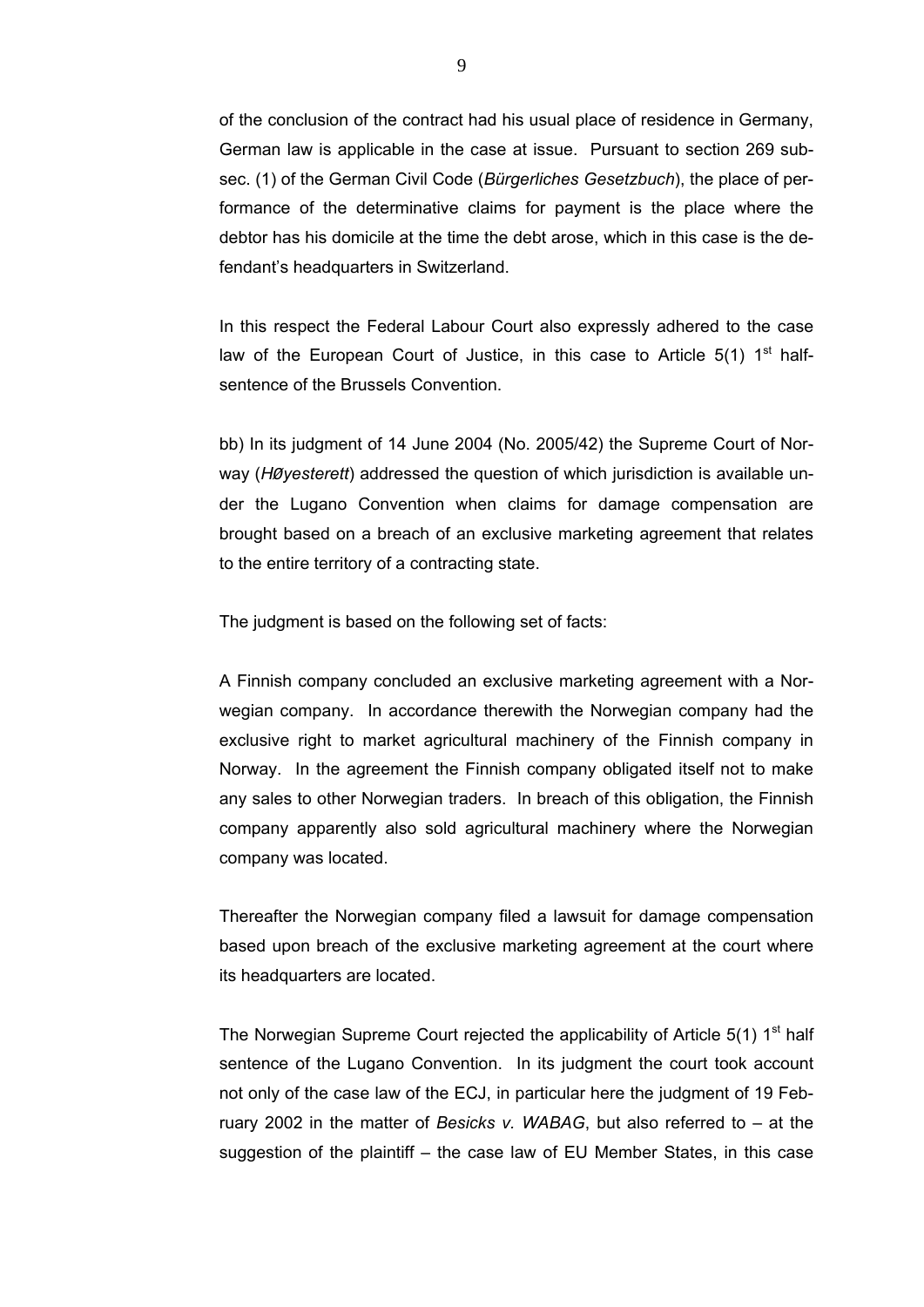one from the Netherlands (*Nederlandse Jurisprudentie* 1991, No. 676) and a Danish judgment (*UfR* 1991, p. 244).

The Norwegian Supreme Court presented the bases of its judgment as follows:

The obligation that is determinative regarding the place of performance is the obligation to refrain from action arising from the exclusive marketing agreement. This obligation to refrain from action relates to the entire Norwegian market and, thus, does not exist in just one location. However, the wording of Article  $5(1)$  1<sup>st</sup> half sentence of the Lugano Convention requires the determination of a specific place (of performance). The provision does not generally reference the courts of a state, but rather the court in one location. The provision, thus, also requires connection to a specific court location because it not only governs international jurisdiction, but also venue.

Article  $5(1)$  1<sup>st</sup> half sentence of the Lugano Convention also cannot be extensively interpreted as an exception provision to Article 2. Otherwise the principle in the Convention that the defendant is to be sued before the courts of his domicile could be undermined.

In the bases for its judgment the Norwegian Supreme Court expressly relied upon the case law of the ECJ on Article 5(1) of the Brussels Convention. The ECJ found the provision inapplicable when the place of performance of the obligation that is the object of the proceedings cannot be determined because the disputed contractual obligation is a geographically unlimited prohibition of competition to be performed or that would be performed at numerous locations. In such a case jurisdiction can only be determined pursuant to Article 2 (1) of the Lugano Convention (cf. ECJ of 19 February 2002, *Besicks v. WA-BAG*).

It must be noted that the facts at the basis of the ECJ judgment last mentioned differ from those at issue here in that there the obligation to refrain from action extended to a number of Member States, while the obligation to refrain from action here only related to one Member State, although to numerous possible locations within this Member State. Currently, a more comparable case is before the ECJ for interpretation. The object of the proceedings, however, is not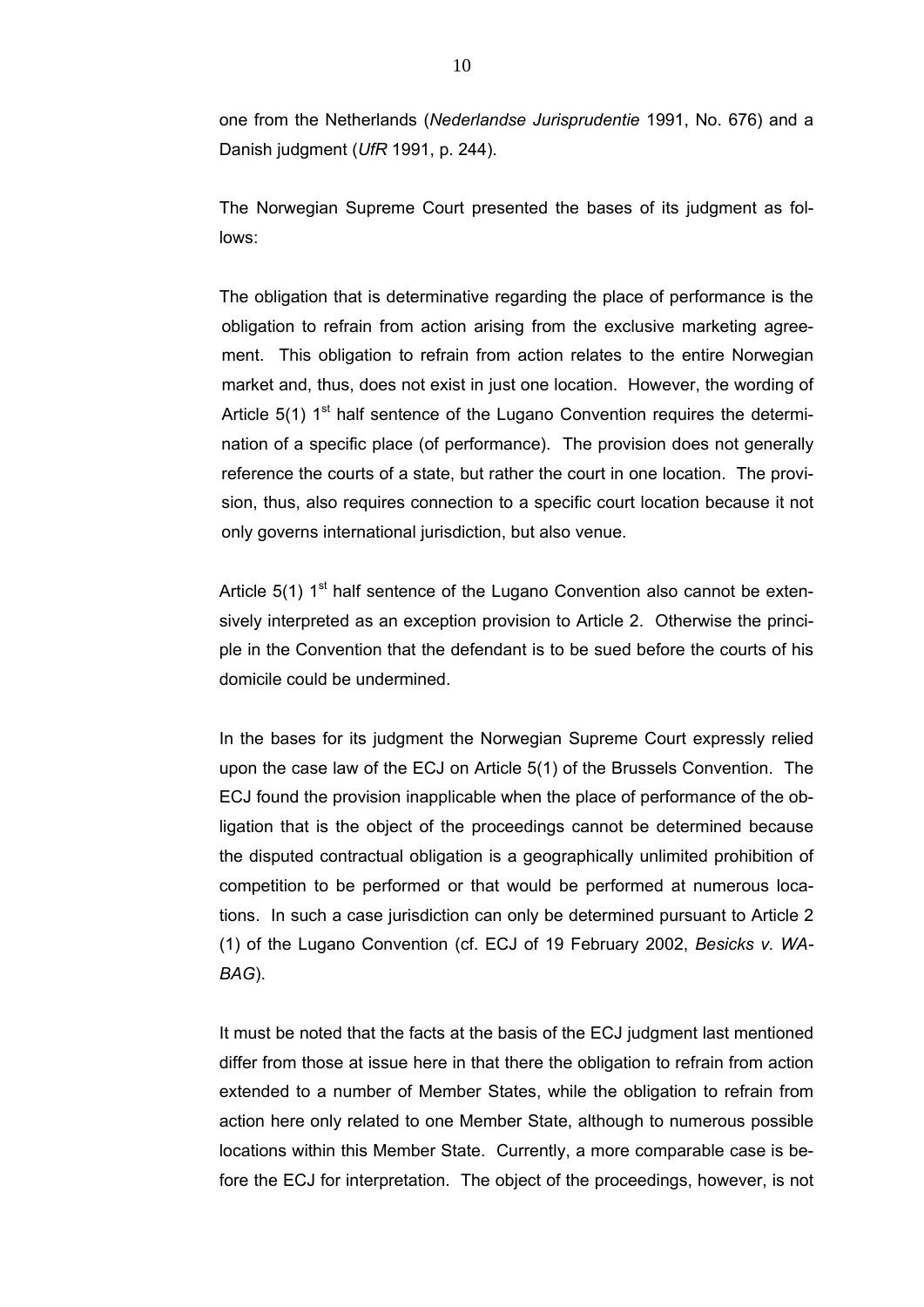an obligation to refrain from action but supply obligations. The Supreme Court of Austria (*Oberster Gerichtshof*) presented the following question for interpretation to the Court of Justice in matter C-386/05:

"Is Article 5(1) (b) of Council Regulation (EC) No. 44/2001 of 22 December 2000 on jurisdiction and the recognition and enforcement of judgments in civil and commercial matters (Official Journal 2001, L 12, p. 1) to be interpreted that a seller of movable goods who has his headquarters in the territory of a Member State and agrees to supply goods to a variety of locations in this other Member State to the purchaser who has his headquarters in the territory of a different Member State can be sued by the purchaser in regard to a contract claim relating to all partial deliveries at the sole discretion of the plaintiff before the court of this place (of performance)?"

# Article 5(1) and (3) of the Lugano Convention

In its judgment of 30 March 2004 (No. 2005/32), the French Supreme Court (*Cour de Cassation*) addressed the scope of Article 5(1) and (3) of the Lugano Convention in regard to claims arising from the dissolution of a commercial partnership between the parties.

The Plaintiff, a company headquartered in France, and the defendant, a company headquartered in Austria, worked together in international transportation on a contractual basis. The contract regarding the commercial partnership contained an agreement for a three month termination notice period, which was guaranteed by a contractual penalty. The Austrian company terminated the cooperation without adherence to this notice period. The French company thereafter sued in the French courts for payment of the contractual penalty and for payment of damage compensation based on unfair competition. The Tribunal de Commerce accepted international jurisdiction based on Article 5(3) of the Lugano Convention. The Supreme Court upheld this only in regard to the lawsuit for damages based on unfair competition. Regarding this, it presented the following arguments:

When claims based on contract are brought in addition to claims based on tort (claim for payment of the agreed contractual penalty), the petitioned court can only decide the matter in international jurisdiction if the prerequisites of Article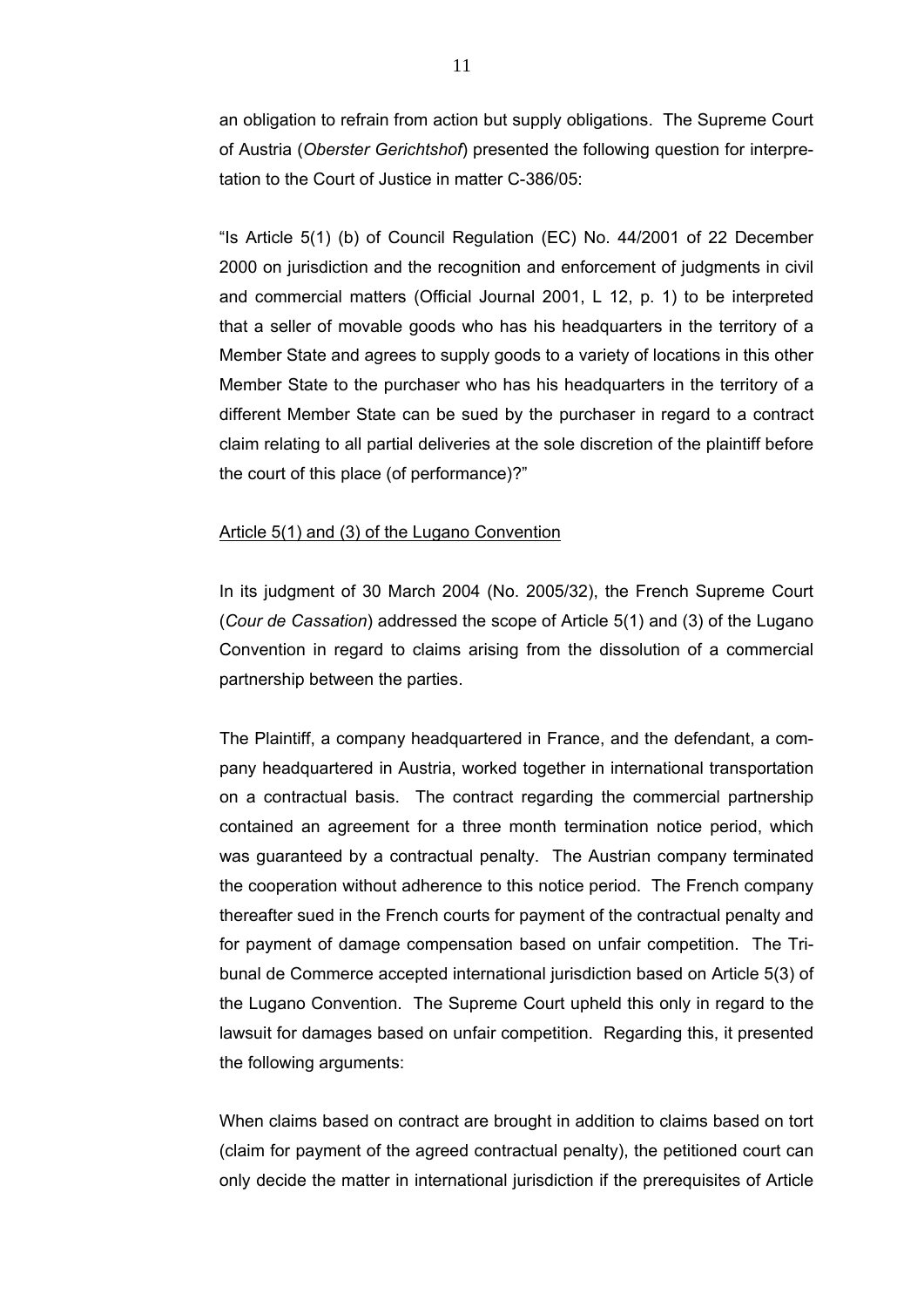5(1) of the Lugano Convention are fulfilled. However, there is a lack of conclusive argumentation by the plaintiff for this.

The Supreme Court (France) applies ECJ case law on the relationship of Article 5(1) and (3) of the Brussels Convention to the Lugano Convention (*Kalfehlis v. Schröder*), however, without express reference thereto.

## Article 5(5) of the Lugano Convention

aa) In decision dated 3 February 2003, the Court of Appeal, London, delivered a judgment on the question of interpretation of Article 5(5) of the Lugano Convention.

*As to the facts:* A Norwegian bank has a branch situated in London. That branch, hereafter referred to as the defendants, is morgagee of a vessel. Due to default to pay the underlying loan, the vessel was arrested in Panama upon instructions of the branch in London. This arrest caused damage to goods transported by the vessel, and the buyers, hereafter referred to as claimants, wants to sue the defendants.

*The claimants* argued that the arrest arose out of a London branch loan. Further it was pointed to the fact that it was the London branch that had taken the decision to arrest the vessel and also ordered the arrest, which nevertheless was performed by Panamanian lawyers.

*The defendants* alleged that according to article 5(5), it was not enough to establish a link with the branch in question; it was also necessary to establish a link between the dispute and the English court. In defending this position it was referred to two decisions by the ECJ, first Somafer v Saar Fern Gas AG [1978] ECR 2183 and secondly Lloyd's Register of Shipping v Society Campenon Bernard [1995] ECR I-961.

*The court* stated that the legal question was whether article 5(5) conferred jurisdiction to the English court.

As to the interpretation of article 5(5), the court first turned to the commentary to the Brussels Convention by Jenard specifying, "adoption of the special rule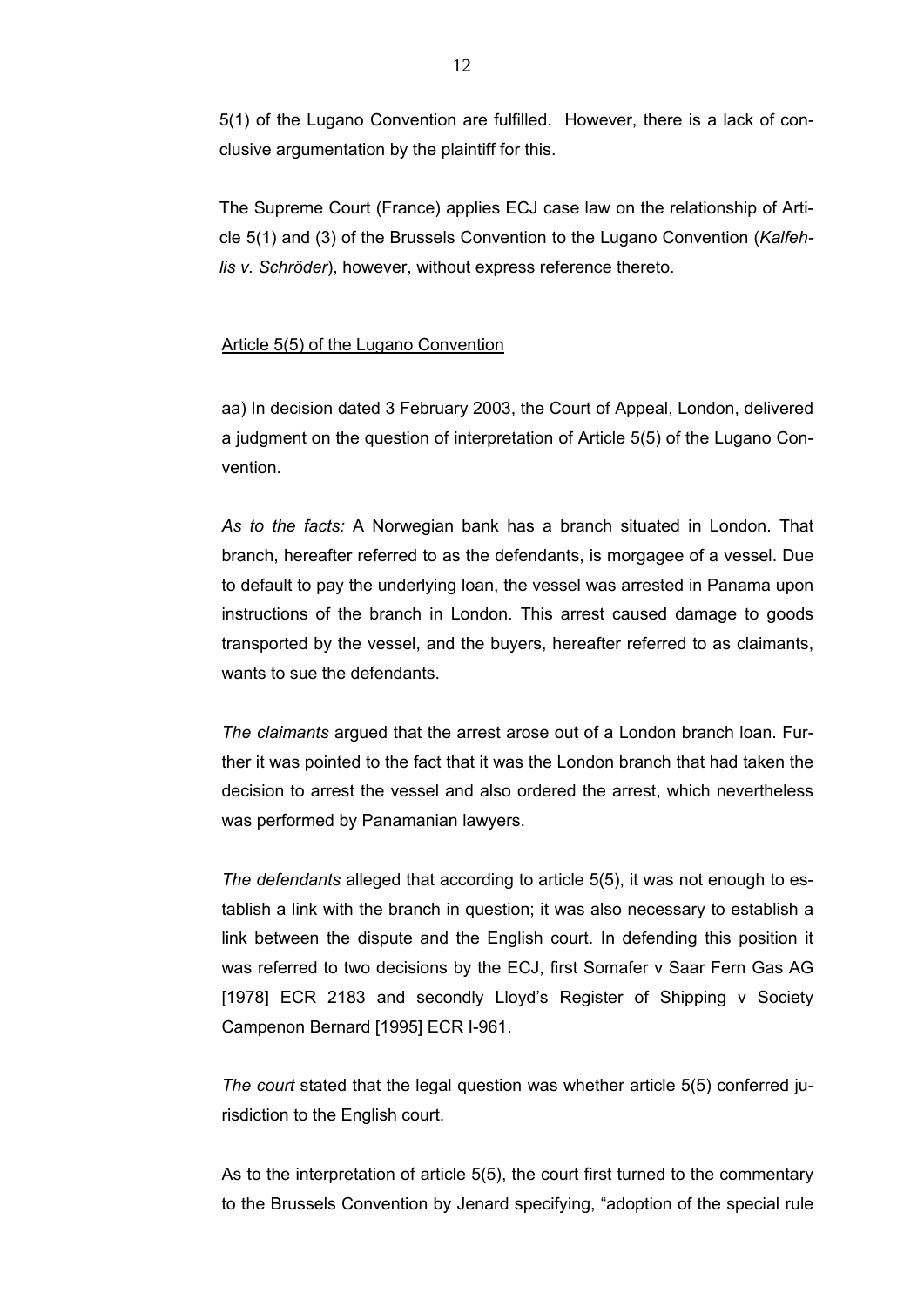on jurisdiction is justified by the fact that there must be a close connecting factor between the dispute and the court with jurisdiction to resolve it". Furthermore the court referred to observations by the ECJ, which echoed that proposition.

The court also briefly mentioned the rejection by the lower court of the argument by the claimants that jurisdiction could be established under article 5(3) on the ground that England was the place where the harmful event occurred. The lower court admitted that there is a connection between the decision to order arrest and the interference with the contracts of carriage that ultimately led to the damage. However, it is not a "particular close connecting factor", which is the relevant applicable criterion in order to uphold the restrictive approach to the application of article 5. This part of the judgment by the lower court is not appealed.

Regarding the two judgments by ECJ that the defendants referred to, the court stated that they were to be given their natural effect. When it comes to the Lloyd's Register case, it demonstrates that there must be a link between the branch and the dispute so as to render it natural to describe the dispute as one arising out of the activities of the branch. When the claim is in tort, the events that give rise to liability can vary widely. However, instead of going into a specific analysis of this issue, the court turned to some general observations of article 5. This article addresses specific causes of action except for paragraph 5, which is of general application.

The court then expressed its support for the conclusions of the Advocate General in the Lloyd's Register case. There the purpose of article 5(5) is seen as approximating the place where a branch carries on with business with third parties to the point of departure of the first paragraph of article  $2 -$  regardless of where the underlying activity takes place. Subsequently, the court pointed out that the correct comparison was the connection between the dispute and London, with the connection between the dispute and Norway. That analysis led to the conclusion that the dispute arose out of the activities of the defendants' London branch. The agreement was negotiated in London, the decision to enforce the security over the vessel was taken in London and finally it was also the London branch that gave instructions to enforce the security and the power of the attorney to enable it to be done.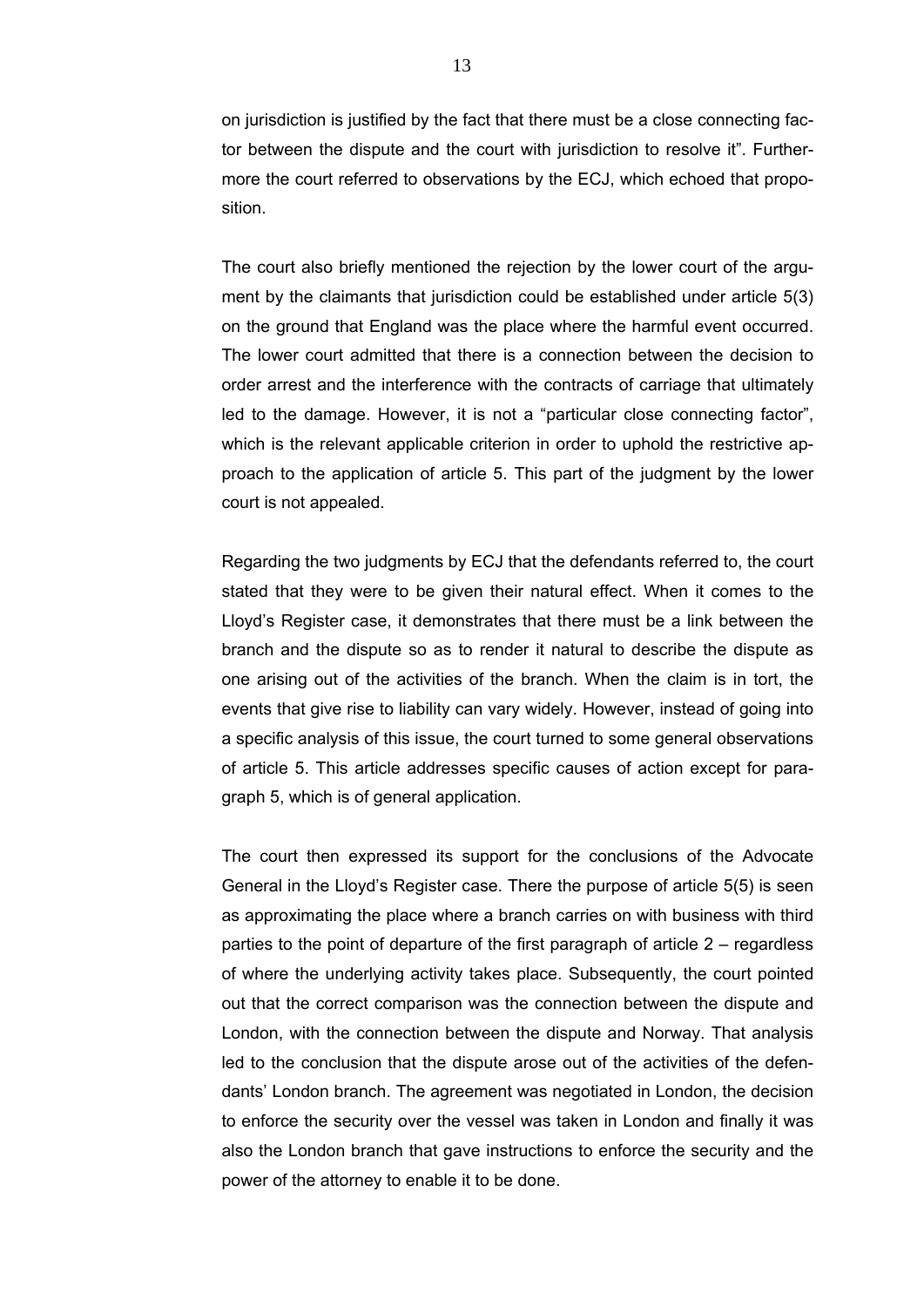bb) In decision dated 2. March 2004, the Court of Appeal (Oberlandesgericht Düsseldorf) in Germany, delivered a judgment on the question of interpretation of Article 5(5) of the Lugano Convention.

*As to the facts:* A German company gave a loan to a Polish company. The purpose was to establish a branch in Germany. Later the loan was defaulted. Consequently the German company sued the Polish company in Germany on the ground that the Polish company had a branch in Germany.

*The claimant* – the German company – argued that the court had jurisdiction with respect of the Polish company. The Polish company had a branch in Germany and the loan should finance the establishment of that branch.

*The defendant* – the Polish company – opposed this, arguing that the German court did not have jurisdiction.

*The court* stated that the legal question was whether article 5(5) conferred jurisdiction to the German court.

With reference to the ECJ decision in Somafer v Saar Fern Gas AG [1978] ECR 2183, the court found that the branch of the Polish company met the criteria decided on by that judgment. The court pointed out that the Polish company had decided upon the establishment of a German branch which was subordinated the Polish board of directors. The branch had also entered into contracts with German companies. That the application for registration of the branch had been withdrawn did not change that conclusion, as the business did not seize to exist in Germany. The branch was only being moved to a neighbouring city.

#### Article 6(1) of the Lugano Convention

In decision dated 9 June 2004, the Swiss Supreme Court (Bundesgericht), delivered a judgment on the question of the interpretation of Article 6(1) of the Lugano Convention.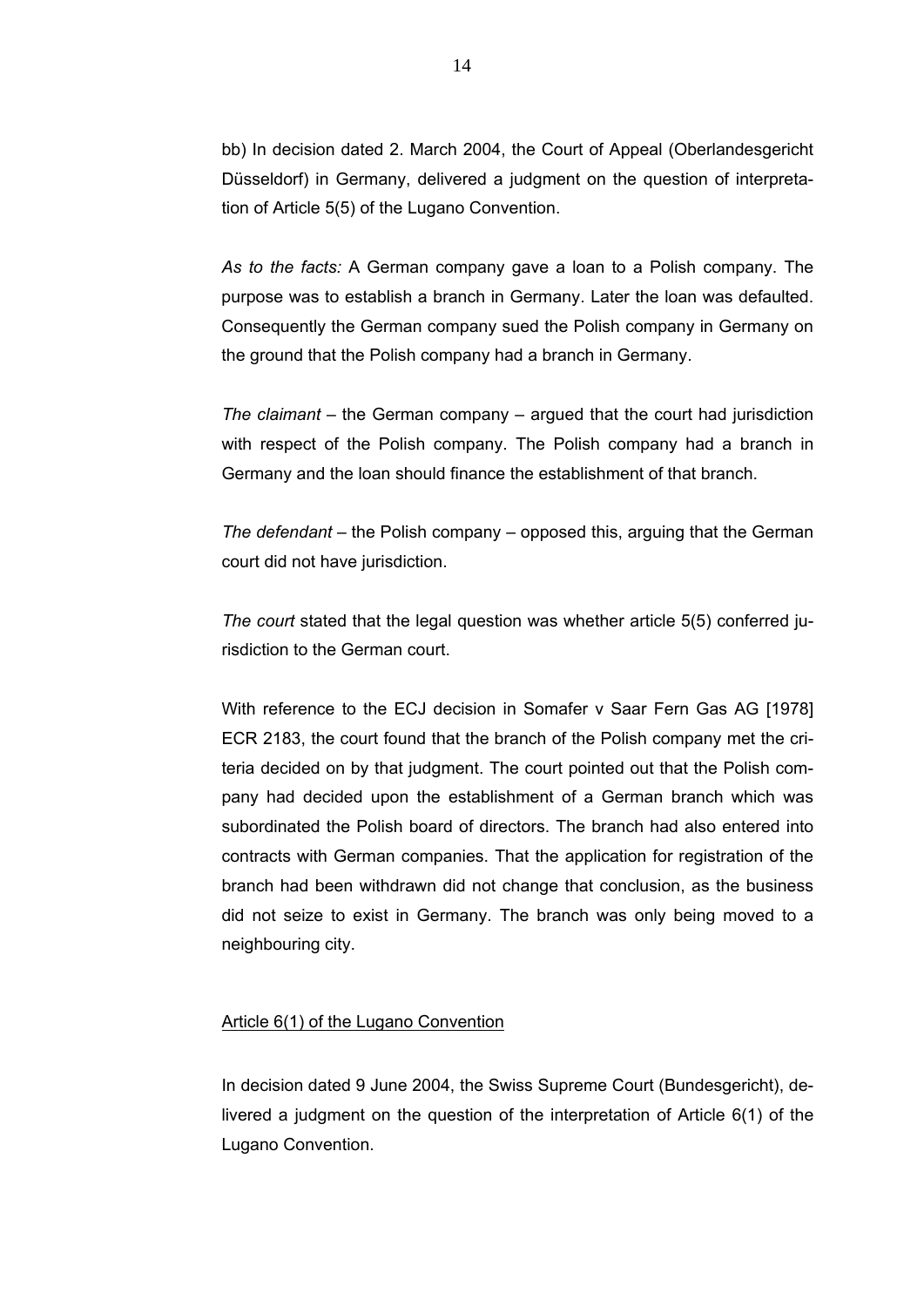*As to the facts*: The customers to a Swiss tailor paid by transferring money to an invoice company owned by the tailor's wife. The couple divorced and the tailor moved to Austria. The invoice company thereafter sued the tailor as well as one customer. The lower Swiss court (Bezirksgericht Bischofszell) dismissed the claim against the customer. As regards the claim against the exhusband, the court found that it did not have jurisdiction. The appeal court (Obergericht des Kanton Thurgau) upheld that judgment. The case was then brought before the Swiss Supreme Court (Bundesgericht).

*The claimant* – the invoice company – argued that the court had jurisdiction with respect of both defendants, cf. article 6(1) "more than one defendant".

*The defendants* – the ex-husband and one customer – argued that the Swiss court did not have jurisdiction.

*The court* upheld the decision to dismiss the claim against the customer. In situations where there is a dispute regarding a cession agreement between a cessionary and a cedent, it cannot under any circumstances involve the debtor.

As regards the ex-husband, the legal question is whether article 6(1) confer jurisdiction to the Swiss court. As a point of departure the court states that, as this is an exception to the basic principle of domicile in article 2, it is necessary to apply a restrictive interpretation of article 6(1). According to the court, one condition when applying article 6(1) is that there is such a connection between the claims that a joint decision is necessary in order to avoid conflicting judgments. The court further stated that it is up to the national courts to examine whether this requirement is fulfilled.

The court cannot find that such connection exists between the defendants. The claim against the customer cannot be upheld for reasons described above. Consequently, conflicting judgments against the customer and the exhusband, cannot occur either.

It is true that this result is based on an assessment of the underlying claim against the customer. Is must nevertheless be acceptable in this case as it is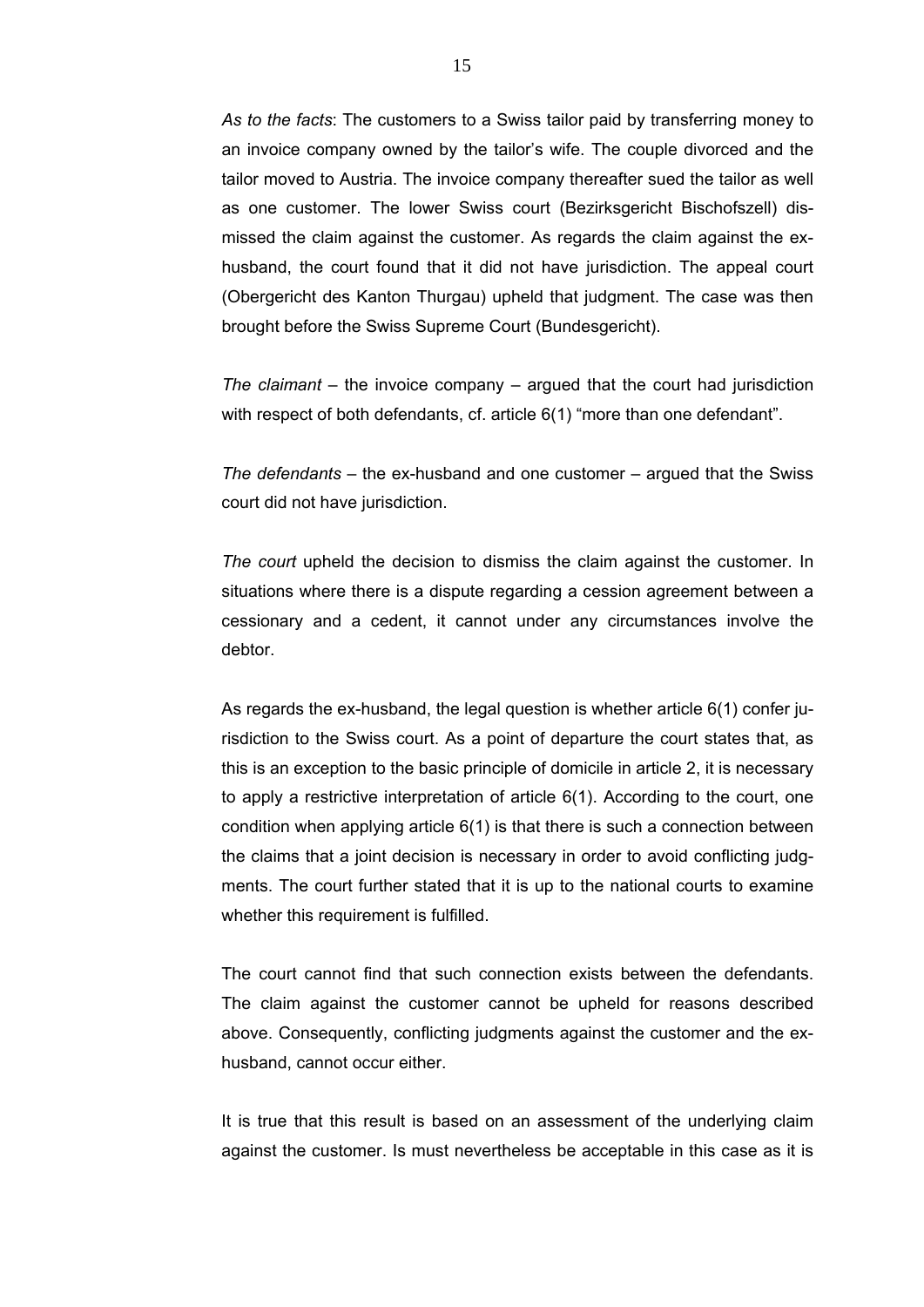obvious that that claim cannot succeed. Due to the costs of legal procedure, it is justifiable to dismiss the claims.

c) Jurisdiction over Consumer Contracts

#### Article 13(3) of the Lugano Convention

In decision dated 13 October 2004, the Appeal Committee of the Supreme Court (Høyesteretts kjæremålsutvalg) in Norway, delivered a judgment on the question of interpretation of Article  $13(3)$  – consumer contracts – of the Lugano Convention.

*As to the facts:* A consumer domiciled in Oslo, Norway, participated in a reality show on TV about cosmetic surgery. The advertisement for participation in this TV programme was done in Norway. Except for the invitation to undergo cosmetic surgery, the ad mentioned neither the doctor nor the clinic. Prior to participation she signed two contracts, one in Oslo with the television company, and one in Malmö, Sweden with the doctor and the clinic. After the operation she filed a suit against both the doctor who performed the operation and the clinic he is working at, both seated in Malmö.

*The claimant* – the consumer – argue that the Norwegian court has jurisdiction with respect of the Swedish doctor and clinic.

*The defendants* – the doctor and the clinic – opposed this, arguing that the Norwegian court did not have jurisdiction.

*The court* stated that the legal question was whether article 13(3) conferred jurisdiction to the Norwegian court. Both the conditions in article 13 (3) letter a and b must be met in order to deviate from the general provision in article 2.

According to article 13(3) letter a, conclusion of the contract with the consumer must have been "preceded by a specific invitation addressed to him or by advertising" in the state of the consumer's domicile.

The court found that the connection between the advertisement in Norway and the agreement with the Swedish clinic concerning performance of the surgery,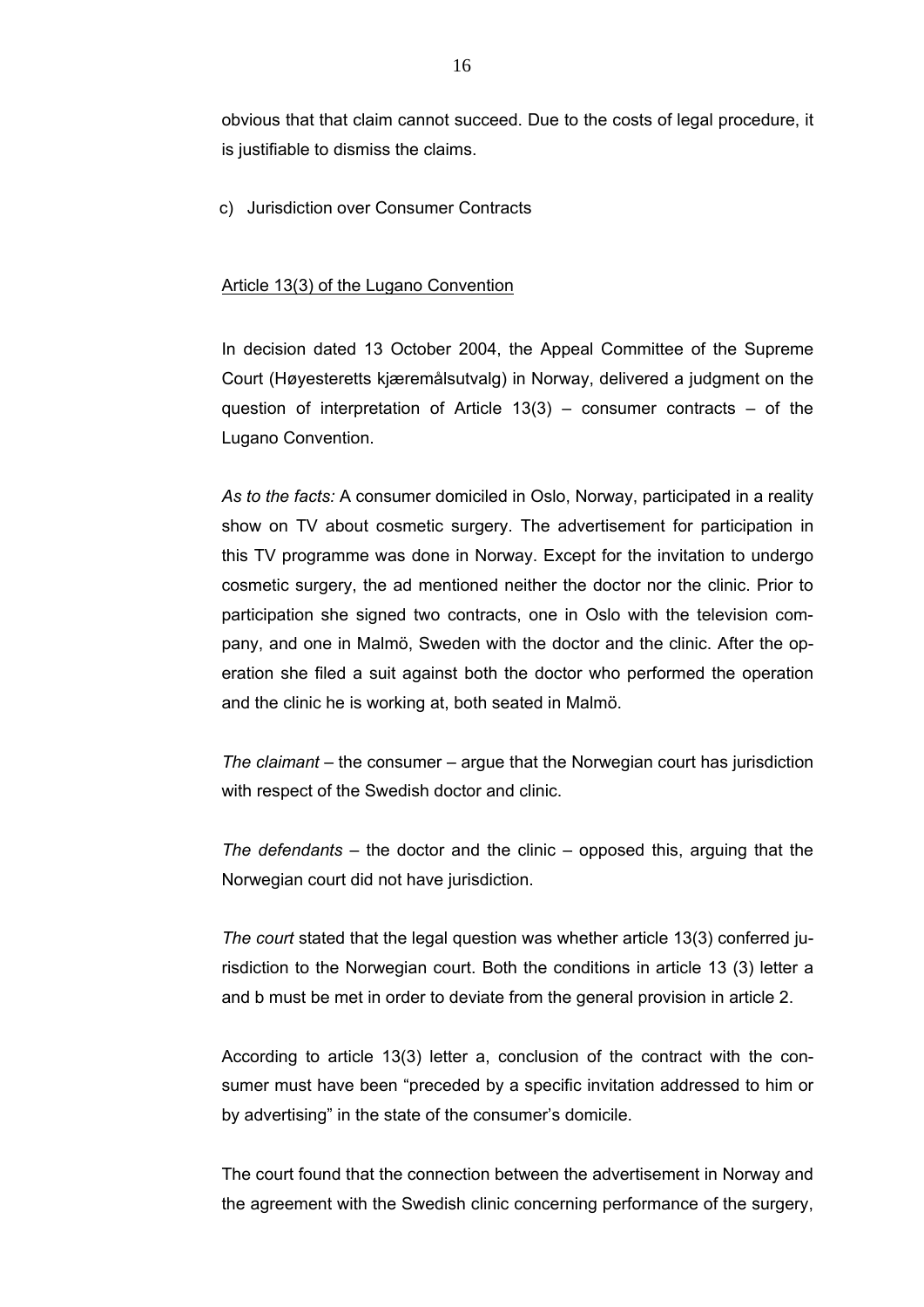was so closely interrelated that the conditions in article 13(3) letter a was met. Even though the advertisement did not refer to the Swedish clinic, it was obvious that surgery was to be performed. Further, the clinic had a clear interest in this advertisement as it generated new assignments for them. The applicability of this provision is not conditional upon the defendant's own advertising.

Furthermore, it is a requirement according to article 13 (3) letter b that the consumer, in his state of domicile, has taken the steps necessary for the conclusion of the contract.

The court also found that this requirement was met. It was in Oslo that the consumer was introduced to the television program where participation also included cosmetic surgery. The contract, signed in Oslo with the television company included cosmetic surgery performed by the Swedish clinic, and the consumer committed herself to undergo this treatment. The owner of the clinic was also present in Oslo at the time of conclusion of the contract between the consumer and the broadcasting company. He examined her and informed her about the clinic. Due to his arrangement with the broadcasting company, he could offer her a discount.

The clinic argued that the owner was in Oslo only due to the contract with the broadcasting company. The owner solely performed a general assessment of the possible candidates. However, the court found that even if he weren't representing the clinic, the consumer had good reason to assume that. That a more thorough examination was needed prior to the surgery (took place in Malmö) and that the definite contract between the consumer and the clinic also was signed there did not alter the stand of the court. Neither did the fact that the examination in Oslo was only preliminary and that the consumer at that point could have withdrawn from the project if she had wanted to.

The court commented on the wording "steps necessary". Even though it primarily refers to mail orders, the wording nevertheless also covers situations like these. This interpretation was also found to be in line with the general principle of a restrictive approach to the application of provisions on special jurisdiction.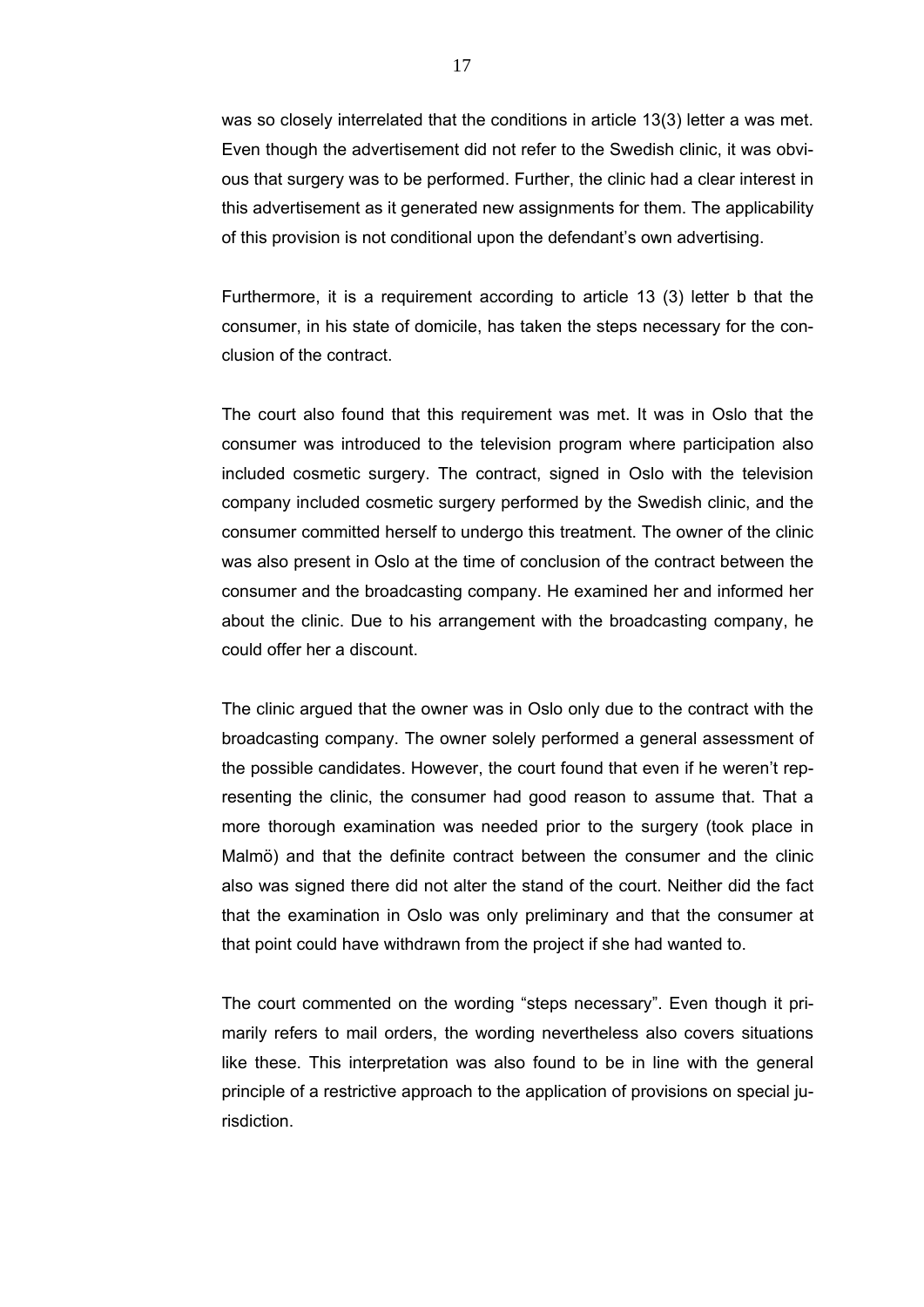As far as the doctor is concerned, the court's assessment of the suit against the clinic, applies accordingly to the suit against him. Even if the clinic is party to the contract entered into in Sweden, the contract mentions the name of the doctor in question in the title. So, he is regarded as a party to the contract as well. Consequently, his participation in this programme, including the publicity, is such as he may be sued in Oslo on the same grounds as the clinic.

#### d) Exclusive Jurisdiction and Lis pendens - Related Actions

#### Article 16(2) and article 21 of the Lugano Convention

In decision dated 12 November 2004, the England and Wales Court of Appeal, London, delivered a judgment on the question of interpretation of Article  $16(2)$  – exclusive jurisdiction in proceedings regarding companies – of the Lugano Convention. Further, the court also decided upon the relationship between article 16 and article 21 on lis pendens.

#### *As to the facts:*

"FOH" is seated in the UK. It is owned by SLEC which is a holding company seated in Jersey. SLEC is owned by two holding companies "Speed" and "Bambino", which are both seated in Jersey. Speed, Bambino FOH and others are all parties to an agreement called the SLEC Shareholders agreement. By clause 30, the parties submit to "the exclusive jurisdiction of the courts of Geneva Switzerland". However, it is common ground that this may be displaced, if they apply, by the exclusive jurisdiction provisions of the Judgments Regulation or the Lugano Convention.

The parties to the dispute is on one side Speed and SLEC, and on the other hand Bambino and two individuals domiciled in Switzerland (the Argands), who by Bambino were appointed to the board of directors of FOH. The dispute concerns the legality of that appointment.

*The claimants* – Speed and SLEC – argue that the court of England and Wales has jurisdiction according to article 16(2) of the Lugano Convention. *The defendants* – Bambino and the Argands – oppose this, arguing that the court of Geneva, Switzerland has jurisdiction. Further, The Argands also ar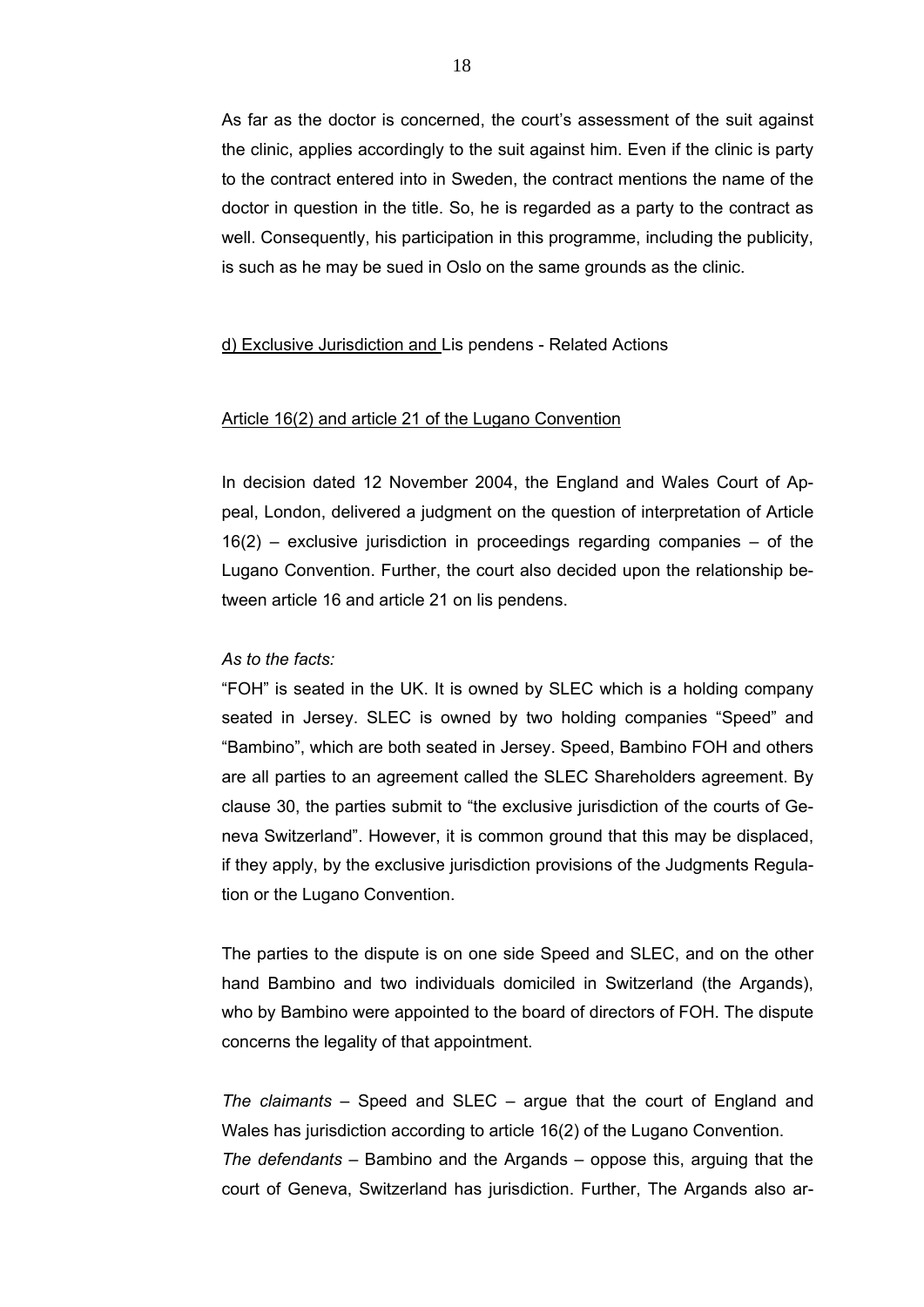gue that the Swiss court were first seized and that the English court shall stay its proceedings according to article 21 (lis pendens) of the Lugano-convention.

*The appeal court* agreed with the court of first instance.

The court of first instance found that the case concerned the composition of the board of directors and consequently fell clearly within article 16(2). That solution also accorded with "practical convenience, and with the reasonable expectations of those involved". That interpretation involved some expansions of the language of the Article, since it did not strictly concern the "validity" of the constitution or, of any actual board decisions. However, the court found that determining the composition of the Board is "clearly essential for the validity of future decisions". Further, that interpretation was found to be in line with the objective of assimilation the jurisdiction under the Convention rules to choice-of-law principles of private international law. Finally, support for that interpretation was found in Professor Jenard's authoritative report concerning article 16(2) where he says: "It is important, in the interests of legal certainty, to avoid conflicting judgments being given as regards the existence of a company or association or as regards the validity of the decisions of its organs." The defendants however argued in vain that the article should be given a "restrictive" interpretation.

The appeal court supported the view that the real subject matter of the dispute is the composition of the Board of directors. It is not changed by the fact the answer may require one to look beyond the strict limits of the company's constitution, technically speaking.

As to the *stay* issue, the Argands showed that Bambino commenced proceedings in Geneva confirming the validity of their appointment, a few days before the proceedings in the UK were served on the Argands. They alleged that since the Swiss court was first seized, the UK court "shall of its own motion stay its proceedings", according to article 21 in the Lugano convention.

The court found that article 21 on lis pendens did not apply when the second seized court had exclusive jurisdiction. The court first referred to two judgments by the European Court of Justice: Overseas Union Insurance v New Hampshire [1992] and Eric Gasser v MISAT [2004]. However, the first judgment left the question open and the second one only decided upon the rela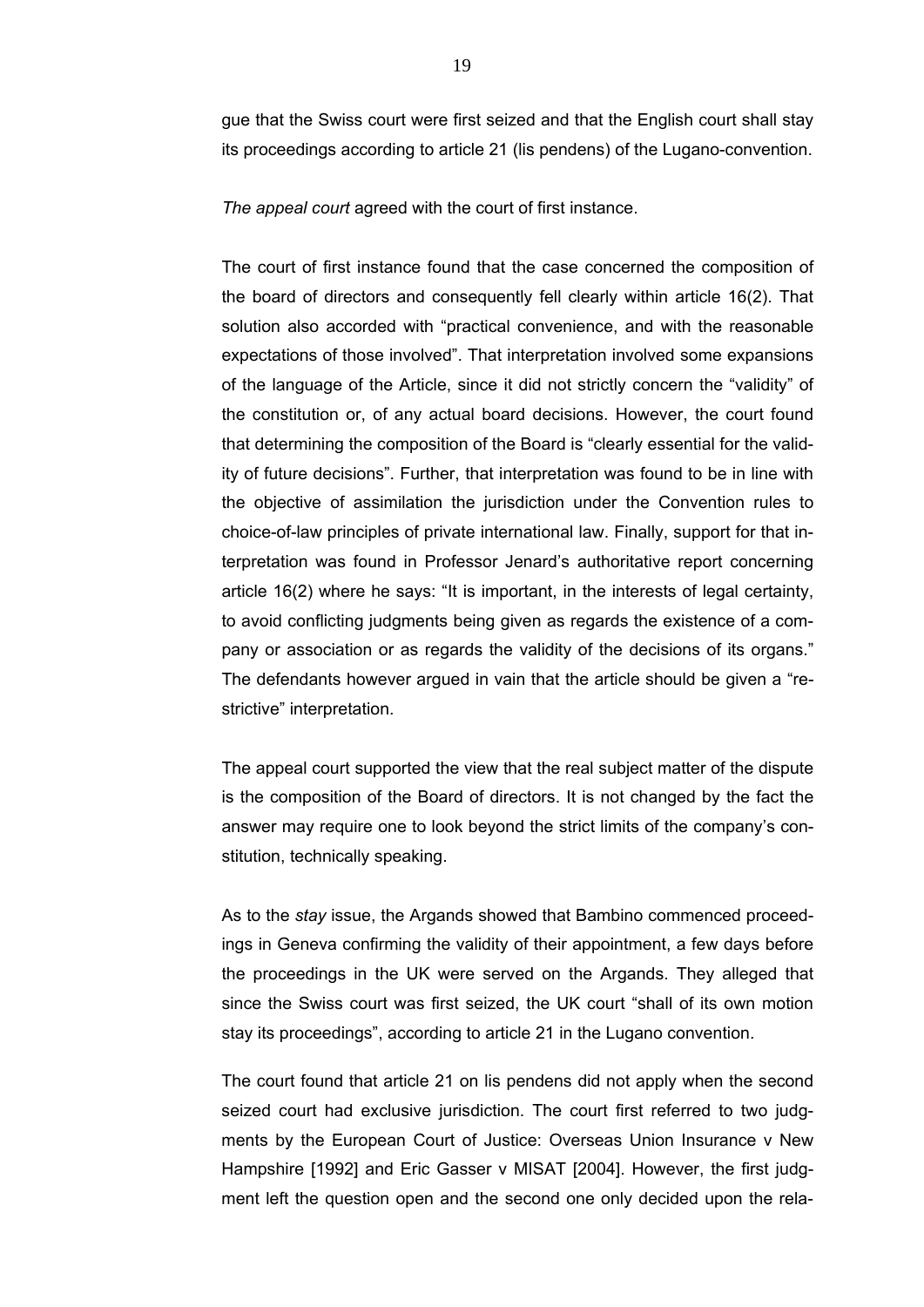tionship between article 21 and article 17 on choice of forum agreements. Nevertheless, in judicial theory this issue had been discussed, and support had been given for the view that article 21 was inapplicable in the second seized court and the latter need not therefore decline to adjudicate. Reference was given to the spirit and policy of the Convention as well as to the fact that the first seized court's judgment would not be entitled to recognition in other Contracting states. Consequently, recognition would not be required to be given to two possibly conflicting judgments. Finally, the court thought that any other solution in fact would not serve any purpose but to increase delay and expenses.

#### e) Prorogation of Jurisdiction

#### Article 17(1) of the Lugano Convention

In decision dated 16 February 2004, the Court of Appeal, Poznan, delivered a judgement on the question of interpretation of Article 17(1) of the Lugano Convention.

*As to the facts*: The company Exact Software Poland Sp. z o.o. in Poznan made (as a licensor) a written offer to the company Prestige S.S. in Poznan (a licensee) for the conclusion of a set of agreements in the area of using computer software. The offer contained, in addition to other terms, the following provision: "The Licensee hereby confirms that it has been acquainted with the General Terms and Conditions and undertakes to act in compliance with the aforementioned rules, unless agreed otherwise." This offer was signed by a person authorised to represent the company Exact Software Poland Sp. z o.o. and the signature was attached below the text quoted above. One of the provisions of the General Terms and Conditions to which the offer refers stipulates that "Any and all disputes arising from or in connection with the agreements shall be heard and resolved by the competent court in the Netherlands. However, if the software was acquired outside the territory of the Netherlands and the above provision is invalid pursuant to the domestic laws, any and all disputes arising from or in connection with the agreements shall be heard and resolved by the competent court of the capital city of the state where the software was acquired."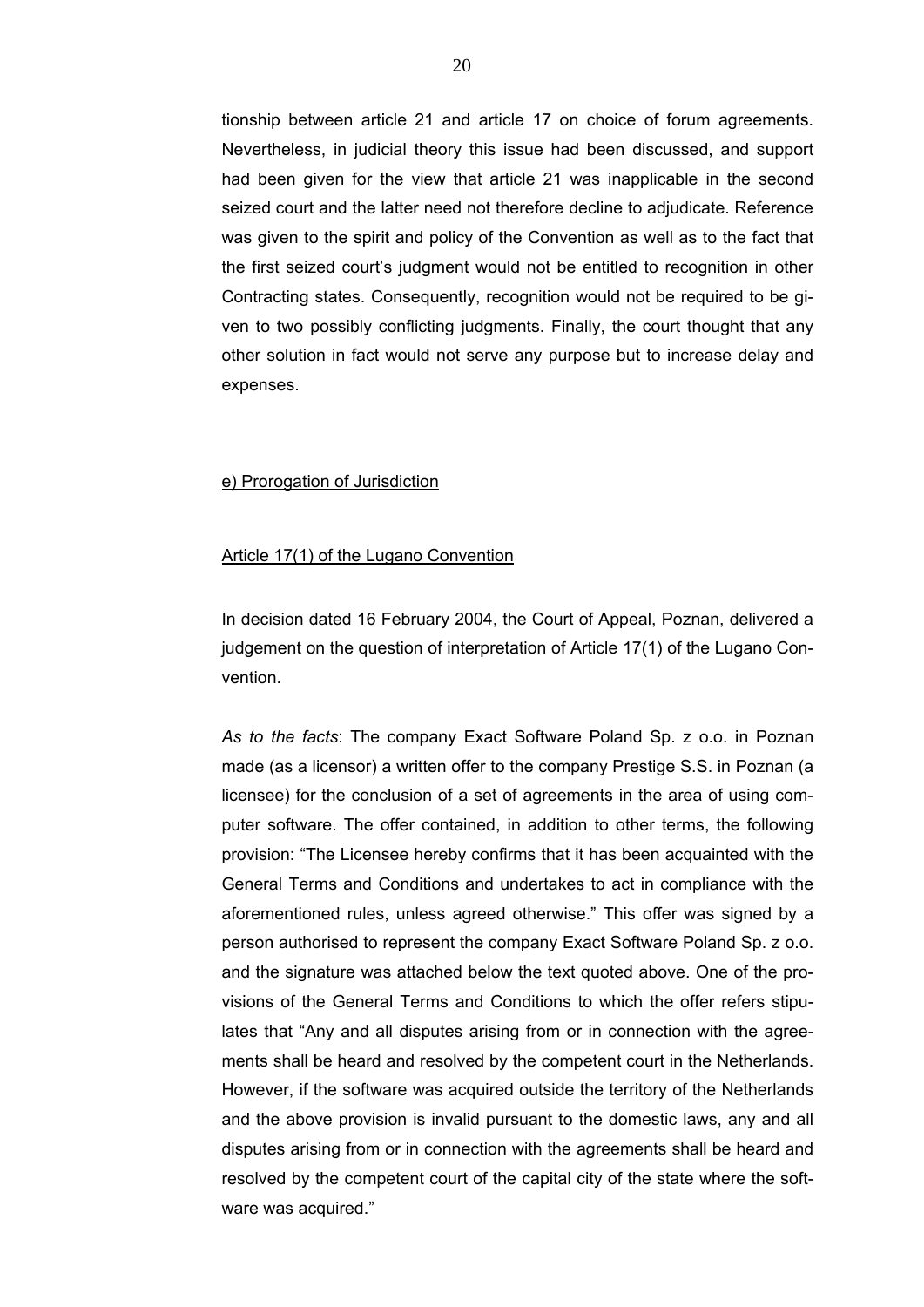The claimant (licensee) requested in its petition that the court declare the legal relationship invalid. The defendant (licensor) objected that the case does not fall within the jurisdiction of courts in Poland. The defendant based its objection on Article 17 of the Lugano Convention and Article 1105 (5) of the Polish Civil Procedure Code and requested that the District Court in Poznan dismiss the petition. However, the District Court in Poznan did not satisfy the defendant's request and did not dismiss the petition. It stated in its judgement that the case did not contain a foreign element and, therefore, the defendant's arguments were not relevant.

The defendant filed a complaint to the Court of Appeal, Poznan, against the judgement of the District Court in Poznan on 4 September 2003 under file no. IX GC 290/03. The Court of Appeal rejected the defendant's complaint by its judgement of 16 February 2004, file no. I Acz 2601/03.

In its judgement, the Court of Appeal stated that the contents of Article 17 of the Lugano Convention did not indicate that the conclusion of an agreement on exclusion of Polish courts jurisdiction would be conditional upon the existence of the so-called foreign (international) element in the dispute. Article 17 of the Lugano Convention stipulates that if the parties of which at least one resides in the territory of a contracting state agree that a dispute arising from a certain legal relationship be resolved by a court or courts of a contracting state, then the courts of such Contracting State shall have exclusive jurisdiction. The court jurisdiction clause must be concluded in writing or in verbal form (which must be confirmed) or in another form corresponding to the customs established between both parties. Pursuant to the provisions of Article 1105 (1) of the Polish Civil Procedure Code, the parties may, within the scope of their contractual obligations, agree on writing on excluding the jurisdiction of Polish courts in favour of another country's courts, if permissible pursuant to the laws of such a country. The above provisions of the Lugano Convention and the Polish laws really do not indicate their applicability only to disputes with an international element. For this reason, the statement of the District Court in Poznan that the parties cannot refer to these provisions is incorrect. The Court of Appeal in its judgement further stated that the agreement between the claimant and the defendant was undoubtedly concluded on the ba-

sis of an offer, but only with respect to the offer subject (provision of software,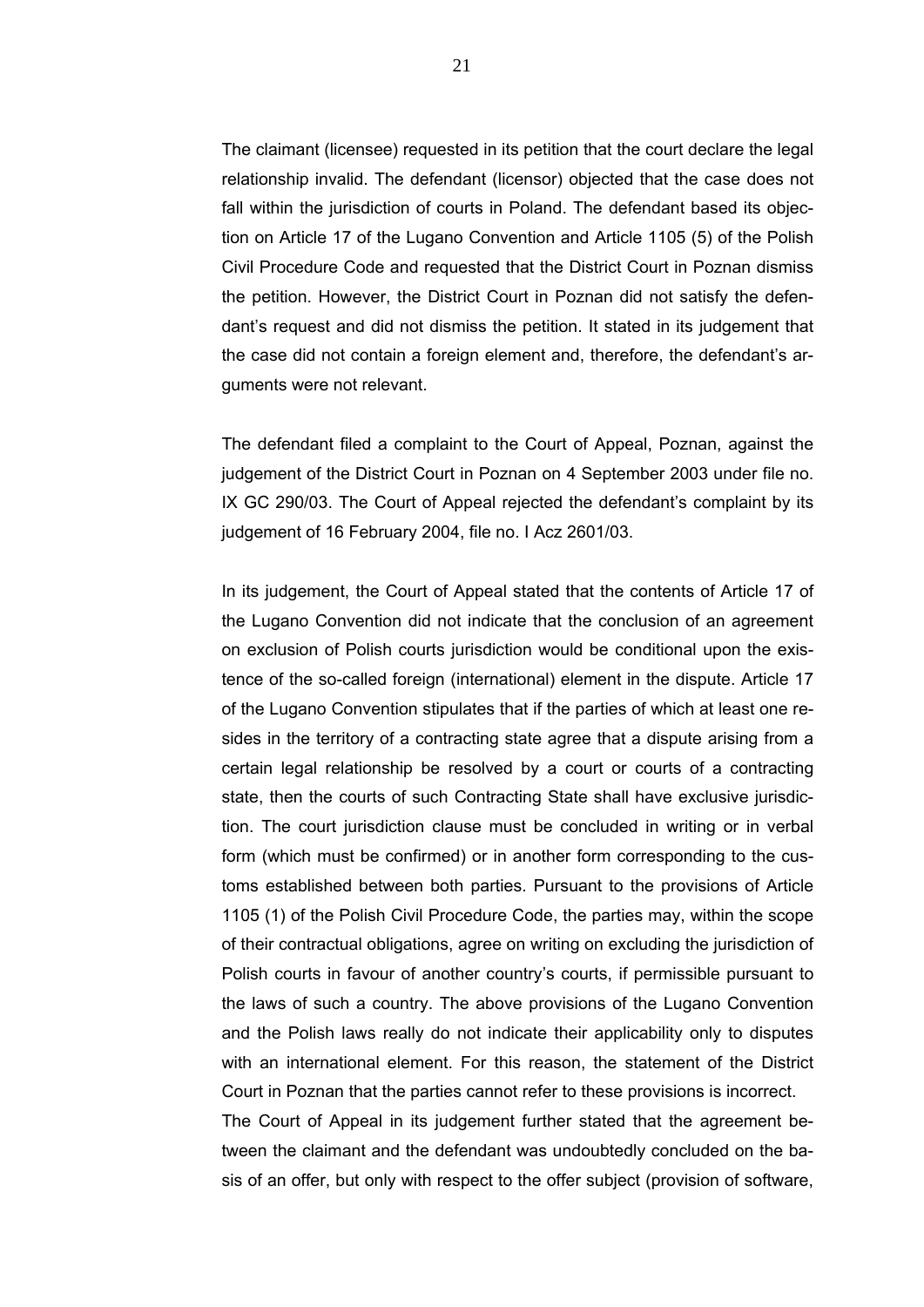including licence). However, an agreement containing a court jurisdiction clause in a manner stipulated in Article 17 (1) of the Lugano Convention or Article 1105 (1) of the Polish Civil Procedure Code was not concluded. The defendant proved neither the conclusion of such an agreement, nor signing by the claimant of the offer acceptance, including the General Terms and Conditions to which the offer refers. Besides, the General Terms and Conditions were formulated in a way linking the court jurisdiction to the software origin. The defendant did not prove in which state the software was acquired and whether the change of jurisdiction was effective pursuant to the laws of such state.

Finally, it must therefore be stated that the Court of Appeal, Poznan, rejected the defendant's complaint primarily because the defendant could not bear the burden of proof that the application of the provisions of Article 17 (1) of the Lugano Convention or Article 1105 (1) of the Polish Civil Procedure Code was adequate in the given dispute.

f) Lis pendens - Related Actions

#### Article 21 of the Lugano Convention

The Supreme Court of Austria decided by its judgement dated 28 April 2004 with respect to the issue regulated in the provisions of Article 21 of the Lugano Convention.

*As to the facts*: Grazyna J. (the defendant) holds execution against Mag. Stefan C. (the claimant) on the basis of the Regional Court of the City of Warsaw, Poland, dated 21 October 1997, file no. Zl XRC 463/96, with the aim to recovering receivables arising from a failure to pay the alimonies to his wife. The above judgement of the Polish court was declared enforceable in Austria on 29 January 1999.

On 10 January 2000, the claimant filed a petition with the competent Polish court for determination that the obligation to pay alimonies to his ex-wife (the defendant) stipulated by judgement dated 21 October 1997 was already extinct. The claimant further filed an opposition petition on 5 December 2002 with the District Court in Baden, requesting that the claims of his ex-wife set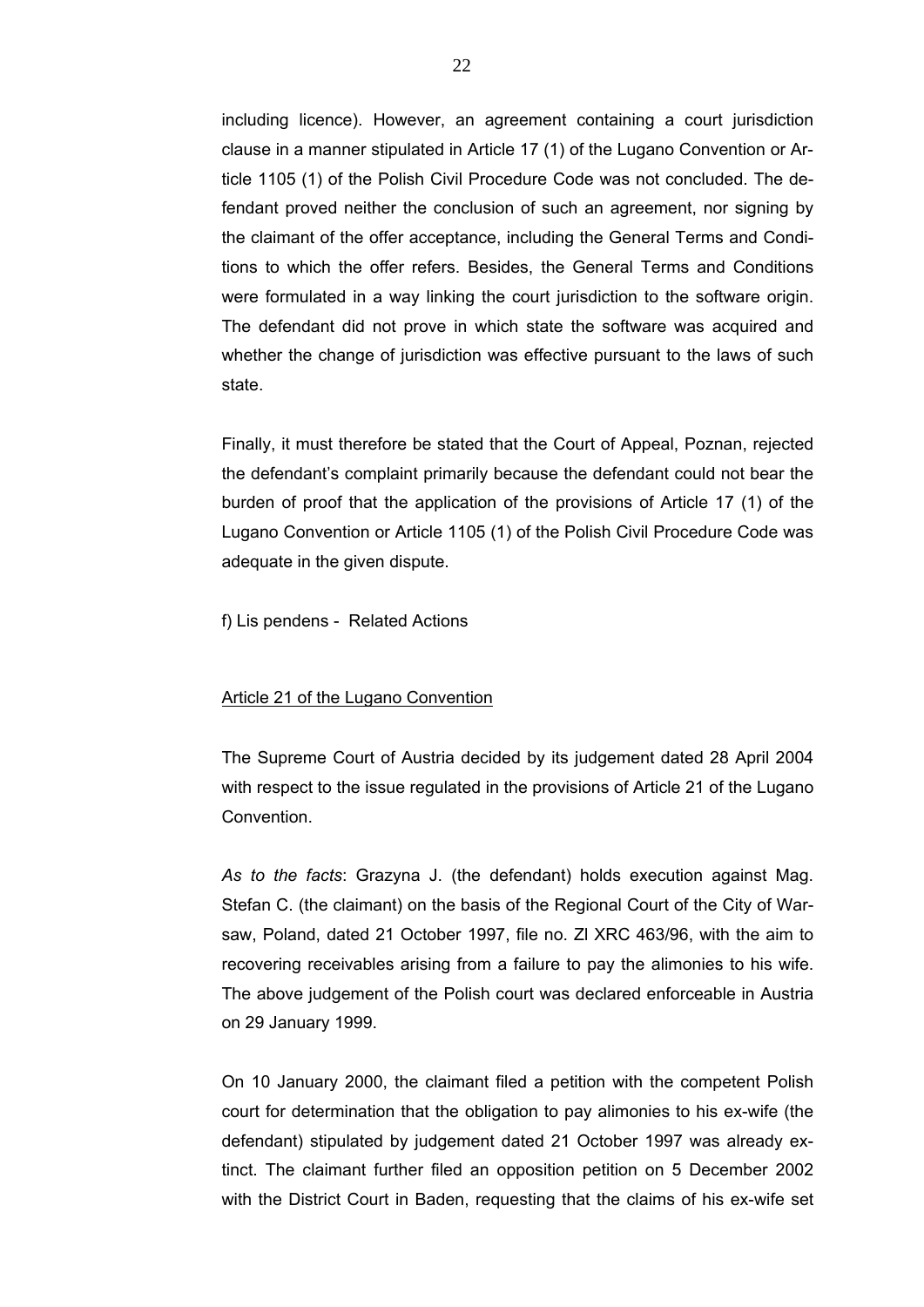forth in the aforementioned judgement of the Polish court be declared fully extinct. In the opposition petition, the claimant stated that the financial situation of the defendant had significantly improved, while the claimant's income had significantly fallen.

The defendant filed an objection of the lack of jurisdiction pursuant to Article 21 of the Lugano Convention as to the opposition petition. The first instance court satisfied the defendant's objection, declared itself incompetent to decide the case and rejected the opposition petition. It stated that the parties in both proceedings were identical and both disputes related to the same issue (determination of the ex-wife's claims as extinct). The first instance court stated that the petition with it was filed later, which was why it declared itself incompetent in favour of the Polish court to which the petition was delivered already on 10 January 2000.

The Court of Appeal confirmed the judgement of the first instance court. It based its decision on the fact that both Poland and Austria are contracting states to the Lugano Convention and stated that the objective of the petition and the reasons of the claimant's claims were identical in both proceedings and both petitions had the same objective – cancellation of the execution title. The claimant filed a protest against the judgement of the Court of Appeal dated 22 May 2003, file no. 16 R 132/03f-9, requesting a review.

The Supreme Court decided to dismiss the protest requesting a review. In its judgement, the court stated that there were no doubts regarding the need to apply the Lugano Convention in this case, which prevails over the Austrian laws. The sense of Article 21 of the Lugano Convention is to eliminate the existence of several proceedings on the same claim before courts of various Contracting States to the Convention, thus eliminating the danger of incompatible judgements that could not be consequently recognised pursuant to Article 27 (3) of the Convention.

The term "identical claim" must be interpreted independently within the context of the Lugano Convention, not pursuant to the application of domestic laws. The identity of the subject of dispute is specified if both petitions have the same basis and relate to the same issue. The claim basis includes the situation and legal regulations on which the petition is based. The Supreme Court stated in the reasoning of its judgement that the first instance court and the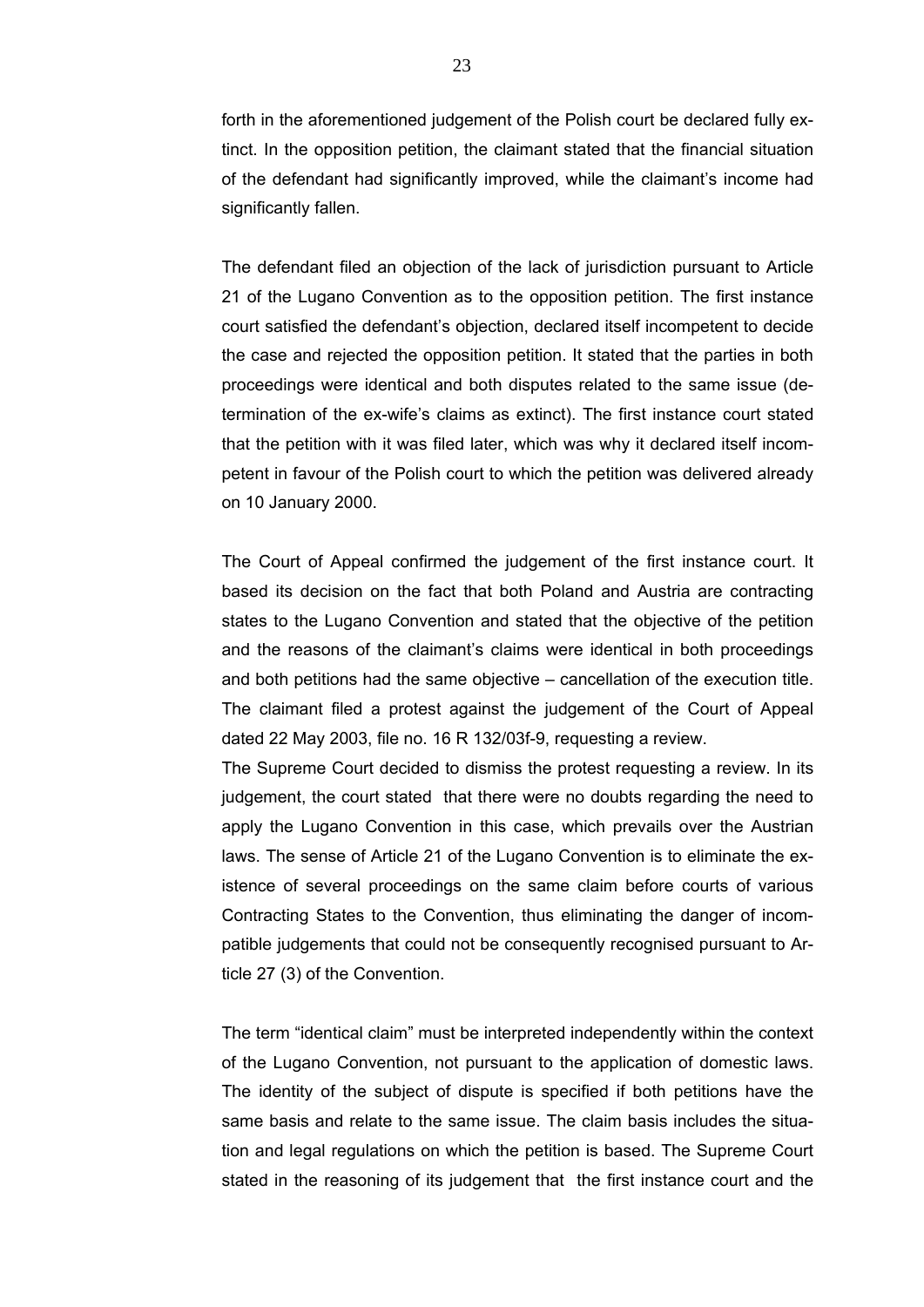Court of Appeal correctly concluded that the termination of execution against the claimant in Austria was only a consequence of the judgement proposed by the claimant in the opposition petition. However, the main objective of the opposition petition was, same as in the case of the petition filed by the claimant with the Polish court on 10 January 2000, the extinction of the claim for alimonies.

As for the reason on which the claimant based his protest, i.e. that the Supreme Court did not provide its opinion on the interpretation of the term "identical claim" in Article 21 of the Lugano Convention, the Supreme Court concluded that this was not a substantial legal issue that needs to be assessed in the given case pursuant to Austrian laws. The only decisive aspect is the independent interpretation of the subject of dispute within the context of the Convention (see above), which was why the claimant's protest against the judgement of the appeal court was dismissed.

## **3. Provisional, including protective, measures**

#### Article 24 of the Lugano Convention

In decision dated 19 March 2004, the Supreme Court in the Netherlands delivered the judgement on the question of interpretation of Article 24 of the Lugano Convention.

*As to the facts*: The company Koninklijke Philips Electronics N.V. (hereinafter "Philips") is the holder of rights pertaining to specific European patents relating to information carriers in the form of a compact disc. These discs are also known as "recordable CDs" or CD-R. The companies Postech, Princo Taiwan, and Princo Switzerland manufacture and trade CD-Rs. The companies Postech and Princo Tai-wan have their registered office in Tai-wan, the company Princo Switzerland has its registered office in Switzerland. Philips was of the opinion that the above foreign companies breach the European patents of which it is a holder. Based on an applicable EU Regulation on piracy, it applied with the Dutch customs authorities to inform it of the occurrence of CD-R shipments sent from Tai-wan by the companies Postech c.s. and Princo Taiwan. The Dutch customs authorities identified in total six such shipments and informed of them the company Philips that restrained them upon a court order.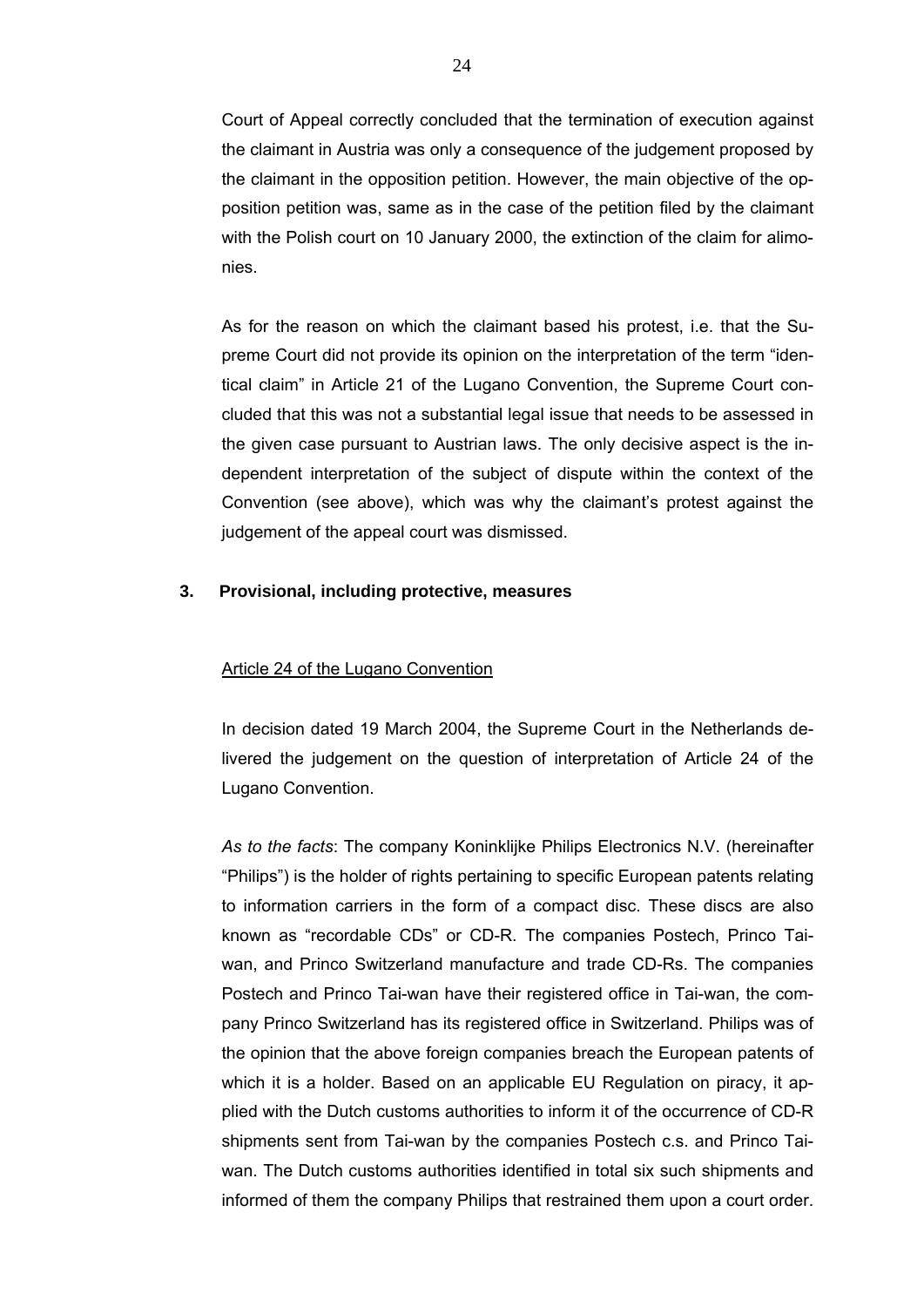Subsequently, Philips invited Postech and 7 other companies to participate in summary proceedings before the Court in s'Gravenhage. It requested that Postech be prohibited from violating the patent rights of Philips and that the court order Postech to withdraw its CD-Rs and ensure their liquidation. In its judgement dated 11 January 2001, the Court in s'Gravenhage confirmed the requested measures against Postech.

Postech filed an appeal against the judgement in which it objected in particular the lack of the international jurisdiction of the Dutch court. The Court of Appeal in s'Gravenhage cancelled the disputed first instance judgement and resolved the case following complex evidence proceedings by prohibiting the company Postech and each of its members individually from violating the rights of Philips in the Netherlands subject to financial sanctions only.

Philips filed a protest (cassation) against this judgement, as the judgement did not grant it a sufficient protection of its intellectual property.

The Supreme Court in its judgement dated 19 March 2004, file no. C02/110 HR, cancelled the judgment of the Court of Appeal in s'Gravenhage of 1 October 2001 and returned the case to this court for new hearing and resolution. The Supreme Court concluded that the Court of Appeal in s'Gravenhage incorrectly assessed its jurisdiction with respect to foreign companies. If a Dutch judge is entitled, pursuant to any rules of the international law, to review a request relating to violation of intellectual property rights in another country, the judge may, if necessary, prohibit unlawful activities carried out abroad. There is no reason for adopting a restriction specified in the judgement of the EC Court of Justice dated 21 May 1980 in the case of Denilauer/ Couchet Fréres in the cases falling outside the formal area of applicability of the EEX or EVEX Treaty. The objective of the Regulation on piracy in EU with respect to Article 8 (1) and point 11 of the Preamble is to enable that the goods violating the intellectual property rights be liquidated without any damage compensation.

# **4. Recognition and Enforcement**

Article 27 (3) of the Lugano Convention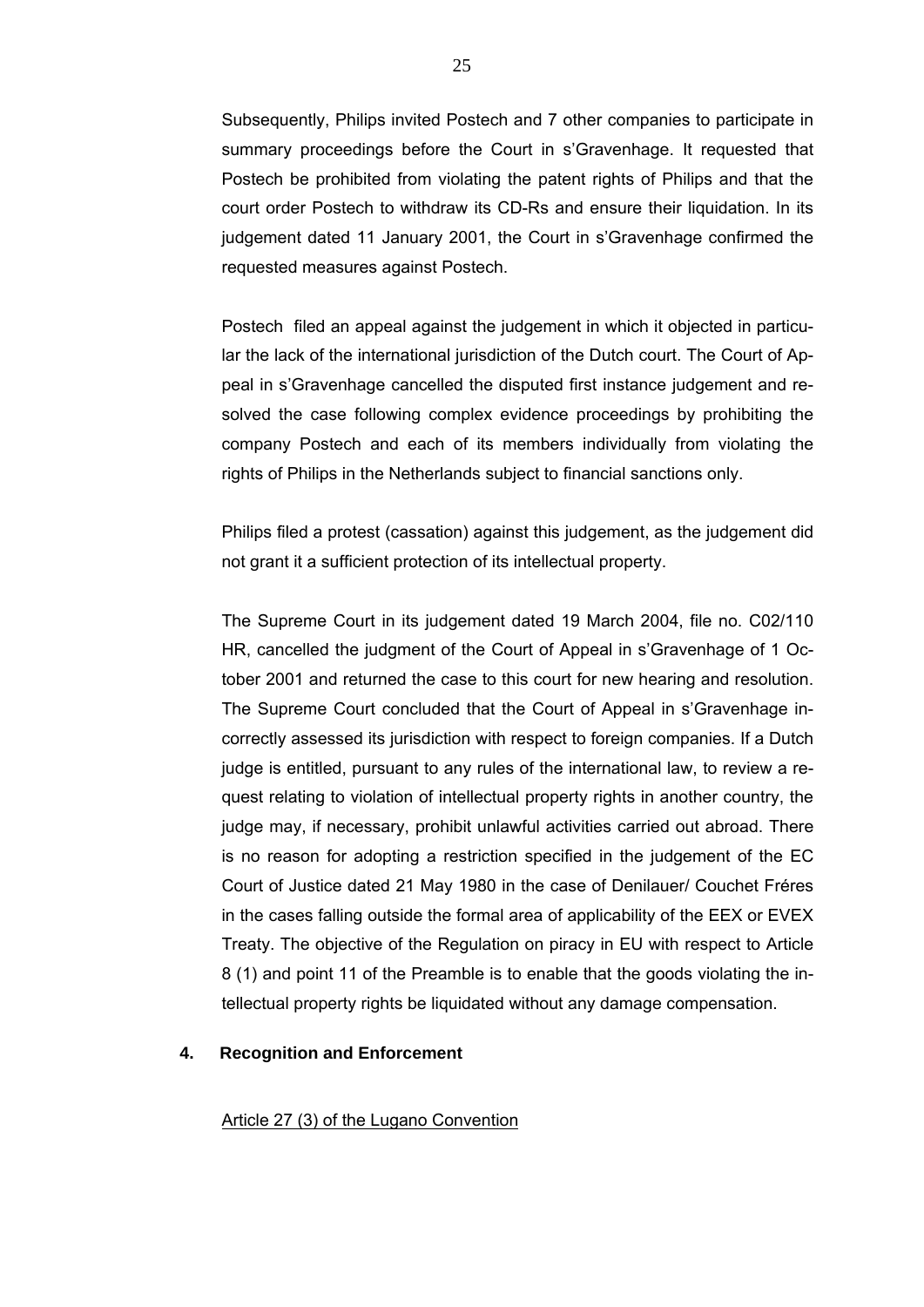In decision dated 27 May 2004, the Svea Court of Appeal (Svea hovrätt) delivered the judgement on the question of interpretation of Article 27 (3) of the Lugano Convention.

*As to the facts*: L.N. and C.N. entered into marriage in 1965. On 5 April 1993 a French court decided on their separation. This judgement approved a final agreement between the spouses that stated, among other things, that L.N. undertook to pay alimonies to C.N. amounting to FRF 10,000 to be indexed pursuant to a certain index. The judgement further states that the spouses were instructed of the fact that the judgement may only be transformed from separation to divorce on the basis of their joint proposal. The spouses undertook that this joint proposal would be submitted for decision pursuant to the French laws, unless they agree otherwise.

In 1997, L.N. filed a proposal for the marriage divorce with the District Court in Stockholm. This court passed a partial judgement on the marriage divorce on 9 January 1998. In the proceedings before this court C.N. requested that the District Court in Stockholm confirm the part of the above mentioned French judgement regarding the alimonies since 8 September 1998 and that L.N. be obliged to pay her alimonies amounting to FRF 10,000 as of this date. The District Court in Stockholm dismissed the requests of C.N. in its final judgement dated 13 November 2002. In the reasoning of its judgement it stated that pursuant to the Lugano Convention, the recognition of a French court judgement in Sweden was conditional upon its review by the Court of Appeal. If it is found possible to recognise the French judgement in Sweden in its part relating to the alimonies, there will be an obstacle of a decided case (res iudicata). The Court of Appeal (as the first instance body) declared in its judgement dated 7 July 2003, on the proposal of C.N., that the above mentioned French judgement in its part relating to the alimonies was exercisable in Sweden. L.N. filed an appeal against this judgement. In the appeal, he stated that the proposal of C.N. should be dismissed pursuant to Article 34 (2) and Article 27 (3) of the Lugano Convention. He performed his alimental obligation towards C.N. until the effectiveness of the Swedish judgement on the divorce. The proposal for declaration of the French judgement on alimonies of 1993 was filed by C.N. only after the issuance of the Swedish court judgement on the divorce. In the opinion of L.N., both judgements were incompatible, because the French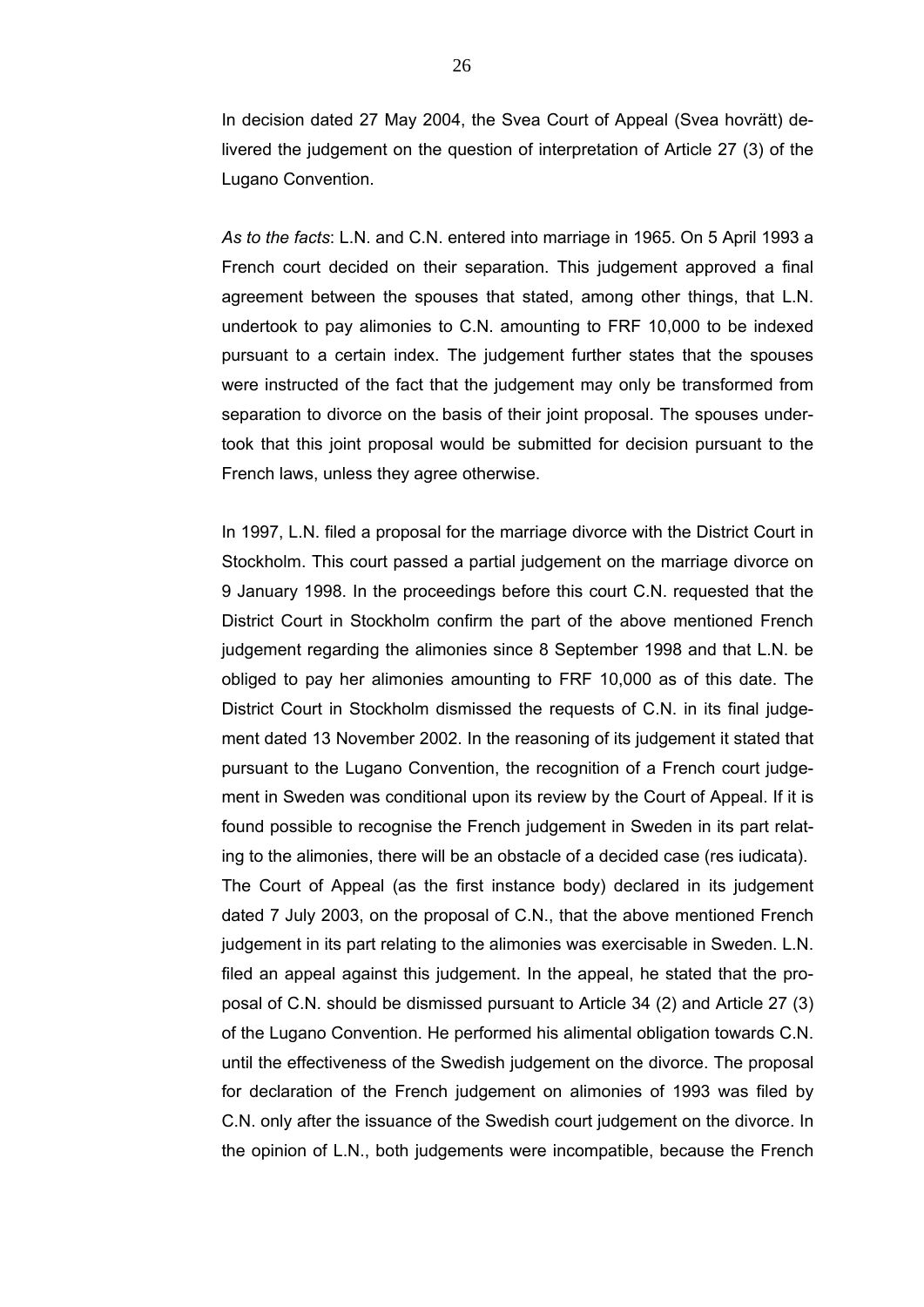judgement was based on a situation when the marriage is not divorced, i.e. its legal existence continues.

C.N. stated with respect to the appeal filed by L.N. that she insisted on the declaration of the French judgement on alimonies of 1993. She considers the judgement compatible with the judgement of the Swedish court on the divorce. Separation of husband and wife pursuant to French laws means that their common life is terminated once for all, which allows for the decision of alimonies. The Swedish laws also grant the wife the right to alimonies, which means that both judgements are not incompatible, but supplementary to each other.

The Svea Court of Appeal decided by the judgement of its appeal body of 27 May 2004, file no. Ö 6034-03, on dismissing the proposal of C.N. for the declaration of the French judgement as exercisable. It explained its judgement by stating that the Court of Appeal (its first instance body) cannot be reviewed pursuant to Article 34 of the Lugano Convention. The proposal for its recognition may only be dismissed for one of the reasons set forth in Article 27 and 28. For this reason, the Court of Appeal dismissed the proposal of L.N. for rejecting the declaration of the French judgement on alimonies as exercisable in Sweden.

At the same time, the Court of Appeal (its appeal body) decided in its judgement dated 27 May 2004 to change the judgement on its first instance body so that the proposal of C.N. for declaration of the French judgement on alimonies be dismissed. In the reasoning of its judgement, it pointed out the incompatibility of both decisions. The French judgement presumed continued existence of the marriage of C.N. and L.N., the husband and wife were released from the obligation to live together, but their obligation to take care of each other still existed (Bell m. fl. Principles of French Law, Oxford University Press, 1998, page 266). The Swedish judgement is incompatible with the French judgement, because it divorces the marriage of C.N. and L.N., which means the marriage termination. When evaluating both judgements with respect to their compatibility or incompatibility, the Court of Appeal (its appeal body) took into consideration a similar judgement of the EC Court dated 4 February 1988, file no. 145/86, in the case of Hofmann / Krieg. In this case, the EC Court decided that the German judgement on alimonies for the separated wife was in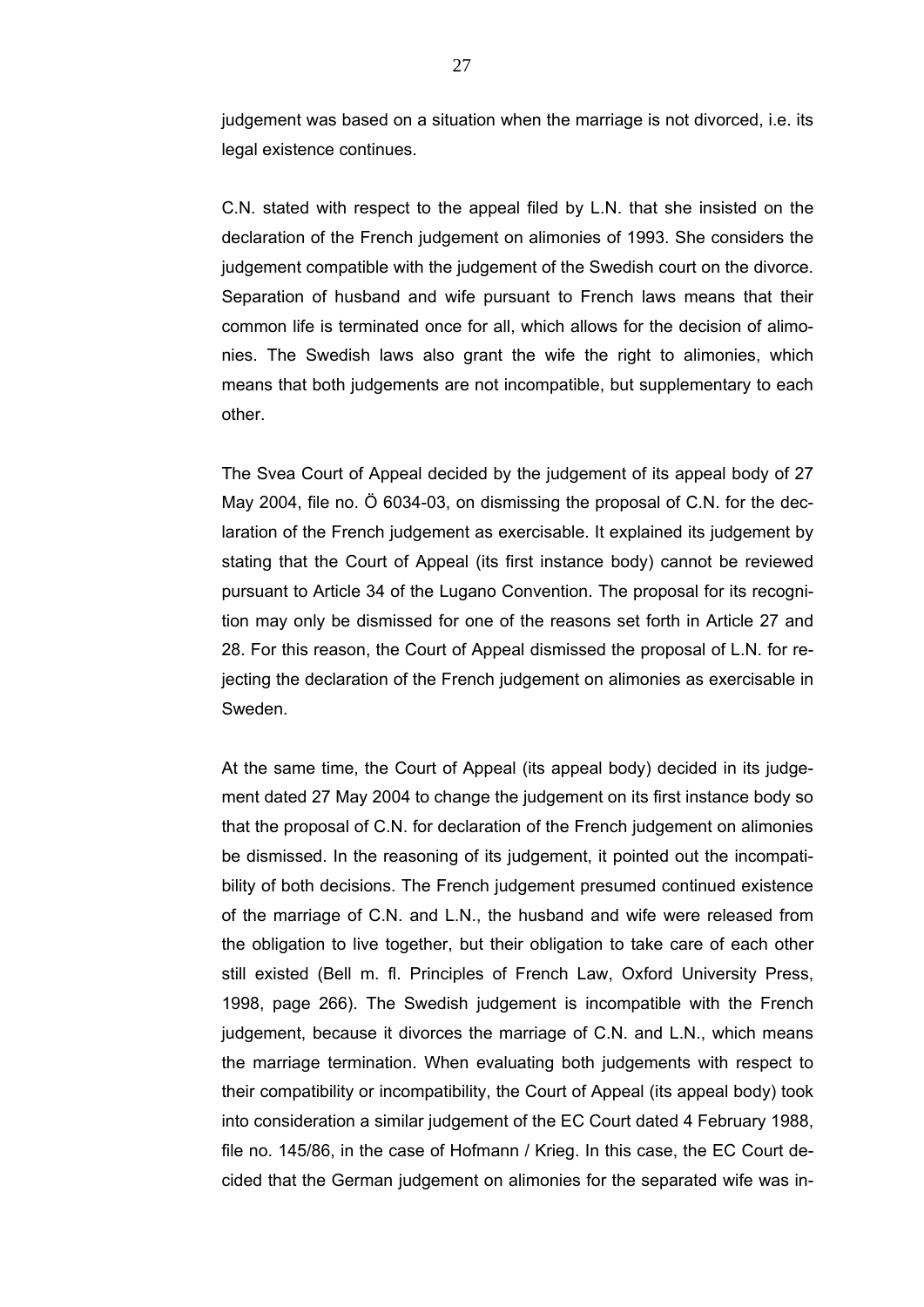compatible with the Dutch judgement on divorce. It is obvious that the proceedings on the proposal of C.N: before the Court of Appeal met the criteria for the rejection of its non-recognition pursuant to Article 27 (3) of the Lugano Convention.

#### Article 40 of the Lugano Convention

In decision dated 14 July 2004, the Supreme Court in Poland delivered the judgement on the question of interpretation of Article 40 of the Lugano Convention.

*As to the facts*: The creditor ERMEWA S.A. in Geneva filed a proposal with the Regional Court in Białymstok for the eenforcement of a judgement *in contumatiam* issued on 1 February 2002 by the first instance Court of the republic and canton of Geneva, under which the debtor Mirosław S. was to pay financial amounts in EUR at the amounts set forth in articles  $1 - 28$  of the judgement.

The Regional Court in Białymstok found out that the Court in Geneva summoned the parties for the hearing to be held on 17 January 2002. The summons were to be delivered to the defendant, Mirosław S., through the chairperson of the District Court in Białymstok on 2 November 2000, pursuant to Article 5 a) of the Hague Convention. The defendant did not accept the summons letter within the prescribed period after its deposition on the post office. The judgement *in contiumatiam* issued by the Court in Geneva was delivered to the defendant, Mirosław S., in the same manner, the letter with the judgement not collected at the post office was filed as delivered.

The Regional Court in Białymstok concluded that the first notice delivery was incorrect, because the notice should have been delivered to the defendant in person. The substitute delivery, i.e. the notice deposition with the effect of delivery, is only permissible in the case of further notices and after the addressee has been informed of procedural consequences of such a delivery. Due to the first incorrect delivery of the notice to Mirosław S., the Regional Court in Białymstok dismissed the proposal of the creditor ERMEWA S.A. for the enforcement of the judgement *in contiumatiam.*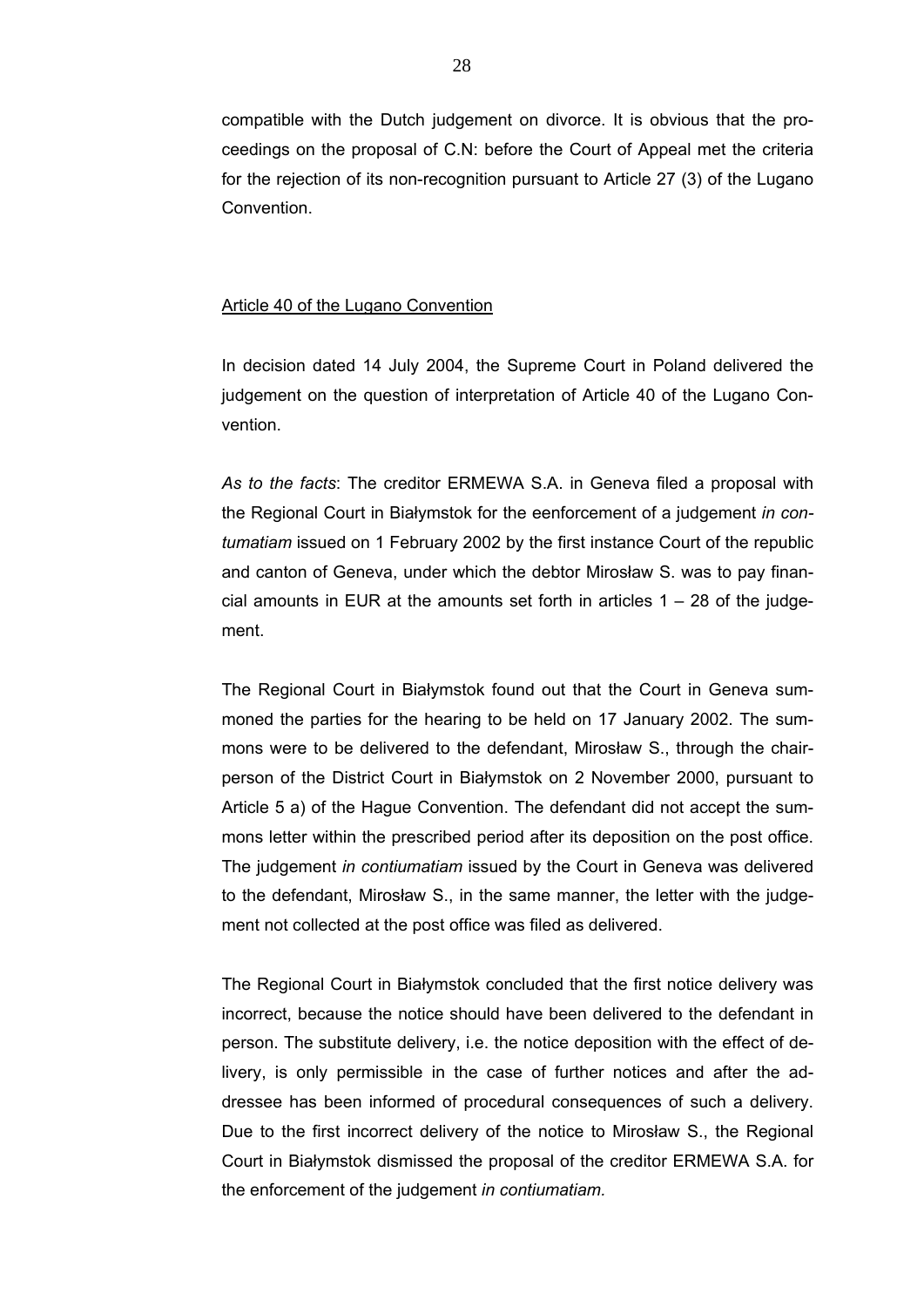By its decision of 9 June 2003, Court of Appeal in Białymstok changed the judgement of the Regional Court in Białymstok and permitted the enforcement of the judgement against the debtor, Mirosław S. It disagreed with the legal opinion of the District Court and referred to the provisions of Article 139 of the Polish Civil Procedure Code that allows delivery of notices by means of their depositing at a post office or a municipal authority. A notice of such delivery must be inserted into the addressee's mailbox or posted on the door. The debtor filed a protest against the judgement of the Court of Appeal and objected against a breach of specific provisions of the Polish Civil Procedure Code, as well as a breach of Articles 40 (2), Article 34 (2) and 27 (2) of the Lugano Convention.

The Supreme Court cancelled the above mentioned judgement of the Regional Court by its judgement dated 14 June 2004, file no. IV CK 495/03. It stated that it undoubtedly possible to apply the provisions of the Lugano Convention to this case, as both Poland and Switzerland were parties to the Convention. It pointed out that Article 40 of the Lugano Convention did not stipulate a time period for filing an appeal against a judgement on dismissal of the creditor's proposal for the judgement execution. This time period must be determined in compliance with the domestic laws of the country in which the judgement execution is being requested. The appeal must be filed with a court set out in Article 40 of the Lugano Convention, i.e. with a court that will decide on the appeal.

In the given case, the appeal should have been filed within one week of delivery of the judgement of the Regional Court in Białymstok to the creditor and the debtor. The appeal should have been filed with the court that decides on it pursuant to Article 40 of the Lugano Convention, i.e. the Appeal Court. The creditor filed the appeal after the expiry of the one-week period set forth in Article 394 (2) of the Polish Civil Procedure Code with the Regional Court in Białymstok, not with the Appeal Court in Białymstok. For this reason, the Supreme Court cancelled the decision of the Appeal Court challenged by the protest (cassation). At the same time, it stated that the creditor's appeal against the judgement of the Regional Court in Białymstok dated 28 March 2003 was dismissed for the same reasons.